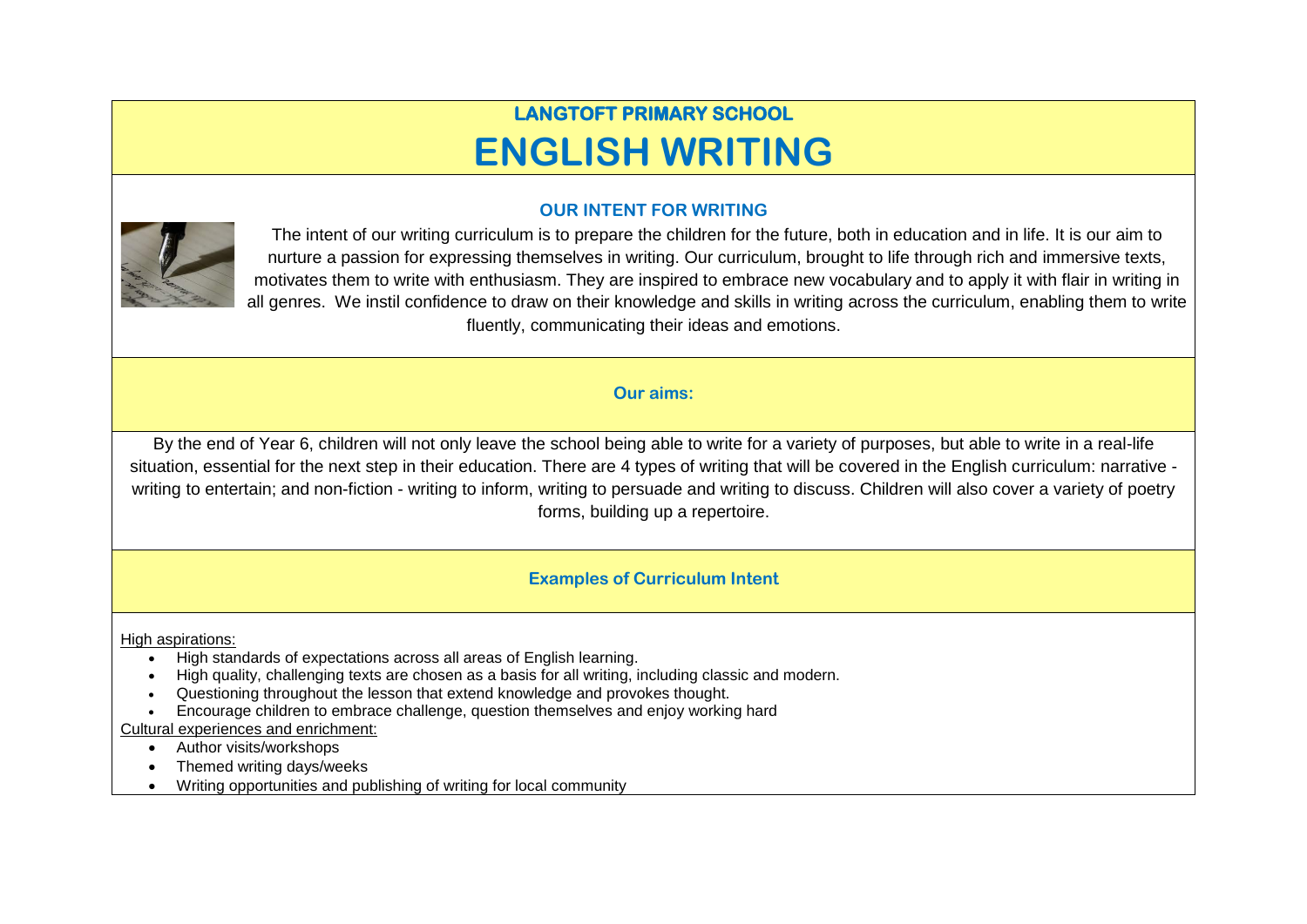#### British Values:

- Range of texts from different cultures and beliefs through text-based writing, within our library and in free-choice reading areas
- Resources provided for all abilities
- Staff and pupil voice
- Team and group work
- Not afraid to make mistakes in class culture

# **Daily Implementation of English**

- Across the school, from Reception to Year 6, all pupils take part in text-based writing: a well-planned text-led learning journey.
- Children are exposed to high-quality, challenging texts that inspire writing and further reading.
- Consistent teaching sequence including investigation of the features of a text, planning, writing and editing.
- Working walls in every classroom are focused on text-based writing. They include features of a text, planning, WAGOLLS and examples of editing. Each working wall will also have key vocabulary and SPAG displayed.
- Genre/Text specific vocabulary: Identified through the working walls and highlighted to the children at the beginning of and during lessons.
- EYFS: Reception children are given a secure grounding in the Prime Areas of learning, ensuring they have a good foundation on which to build through the specific areas, including Literacy. Areas of provision are enhanced to ensure vocabulary understanding and extension, and develop understanding of the world around them.
- Spelling, grammar, and punctuation is incorporated in all English lessons. The Nuffield Early Language Intervention programme is used to support children who come into school with less vocabulary than others.
- Teacher assessment is used to assess writing (using STA assessment guidelines whilst always considering the age-related expectations for each year group) and this is moderated in school and across the Cluster.
- Formative assessment is used in every lesson through verbal or written feedback in relation to the specific learning objective and on-the-spot marking.
- If a child has met the success criteria from the learning objective, the area of success is highlighted in the children's work.

# **PROGRESSION IN KNOWLEDGE AND SKILLS**

#### **Early Years:**

- Hold a pencil effectively in preparation for fluent writing using the tripod grip in almost all cases.
- Writing involves transcription (spelling and handwriting)
- Composition (articulating ideas and structuring them in speech, before writing).
- Write recognisable letters, most of which are correctly formed
- Spell words by identifying sounds in them and representing the sounds with a letter or letters
- Write simple phrases and sentences that can be read by others.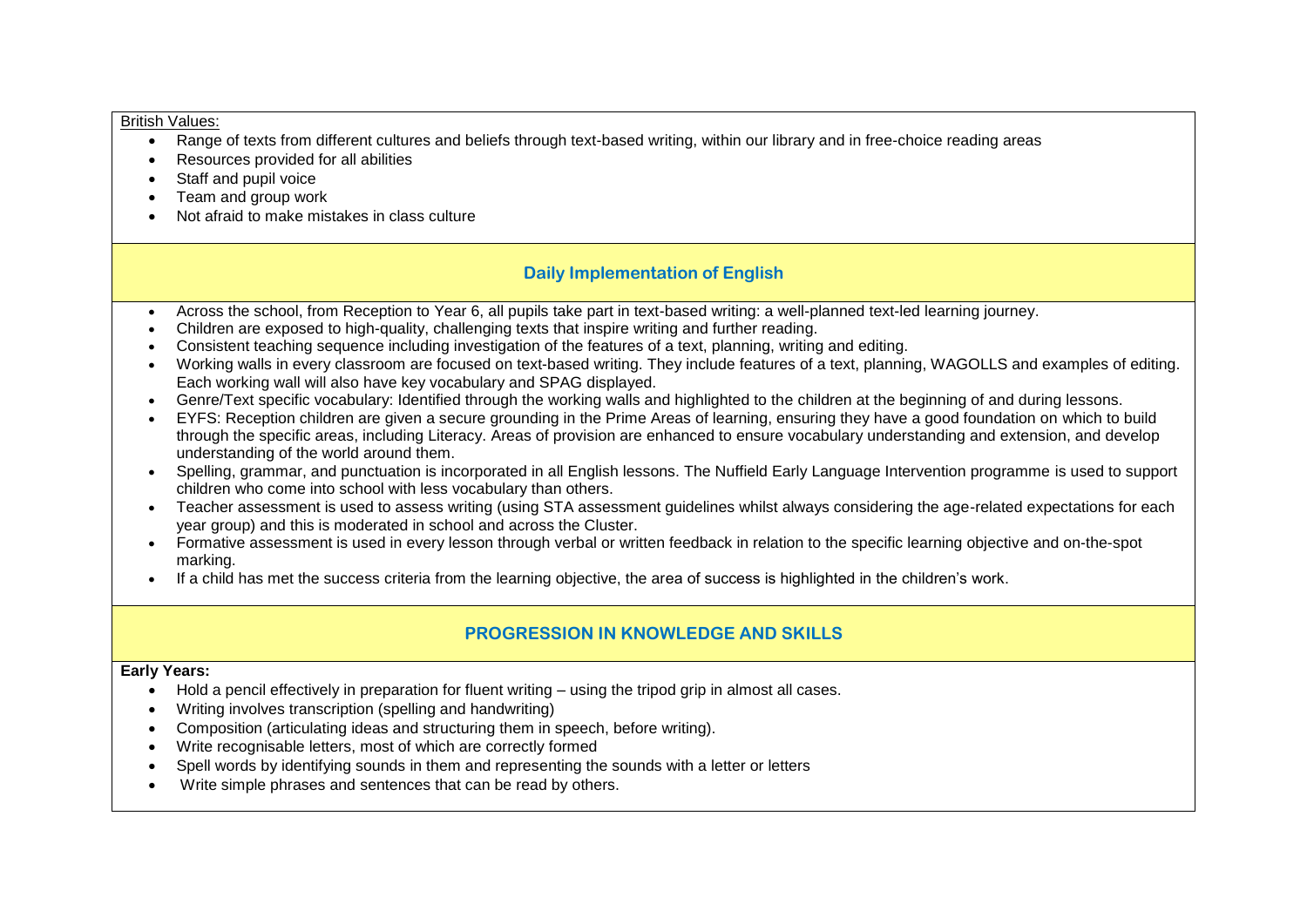#### **NARRATIVE**

#### **Purpose: to entertain**

The purpose of narrative can be defined simply as to tell a story. However, that does not convey the many purposes of stories and the way that they work at different levels. The purpose of a narrator is to make the listener or reader respond in a particular way. Stories are written or told to entertain and enthral an audience. Stories can make us sad, horrify us, make us laugh, make us excited. They create imaginative worlds that can help us understand ourselves and the things around us and take us beyond our own experience. From the earliest times, stories have been a part of the way that people have explained their world, passed on their beliefs and memories and entertained one another. Narrative is central to learning, especially for young children who develop their understanding through making up stories about what has happened and what might happen. Children use narrative to organise their ideas, structure their thinking and, ultimately, their writing. Telling and writing stories is not simply a set of skills for children to learn, but an essential means for them to express themselves in creative and imaginative ways.

| Common forms of narrative text<br>traditional / folk stories / fairy tales<br>stories set in familiar settings<br>ending; changing the setting etc.)<br>stories set in historical contexts<br>myths and legends<br>stories with flashbacks<br>stories from different cultures<br>adventure stories | stories that use predictable and patterned language<br>modifying well-known stories (changing a character; amending the<br>stories set in fantasy words / science fiction stories |                                                                                          | Talk for writing 'tales'<br>wishing tale<br>warning tale<br>conquering the monster tale<br>finding tale<br>journey tale<br>losing tale<br>rags to riches tale<br>tale of fear<br>meeting tale<br>character flaw |                                                                                                              |                                                                                                                            |
|----------------------------------------------------------------------------------------------------------------------------------------------------------------------------------------------------------------------------------------------------------------------------------------------------|-----------------------------------------------------------------------------------------------------------------------------------------------------------------------------------|------------------------------------------------------------------------------------------|-----------------------------------------------------------------------------------------------------------------------------------------------------------------------------------------------------------------|--------------------------------------------------------------------------------------------------------------|----------------------------------------------------------------------------------------------------------------------------|
| mystery stories<br>scary stories<br>a different character)<br>stories with morals or fables<br>stories with dilemmas<br>stories told as playscripts                                                                                                                                                | narratives retold from another perspective (e.g. form the point of view of<br>telling a story from a first-person narrative (e.g. diaries and letters)                            |                                                                                          |                                                                                                                                                                                                                 |                                                                                                              |                                                                                                                            |
| <b>Traditional stories</b><br>Fairy tales<br>Other cultures<br>Predictable patterns<br>Familiar settings                                                                                                                                                                                           | Same<br>author/predictable<br>patterns<br>Other cultures<br>Stories with familiar<br>endings<br><b>Traditional tales-</b><br>twists<br>Fantasy                                    | Playscripts<br>Other cultures<br>Historical settings<br>Significant authors<br>Adventure | <b>Mystery</b><br><b>Historical</b><br>Myths and legends<br>Other cultures<br>Playscripts                                                                                                                       | Science fiction<br>Fantasy<br>First person<br><b>Classic literature</b><br>(morals/fables)<br>Other cultures | Adventure<br>Other cultures<br><b>Classic literature</b><br>(playscripts)<br>Flashbacks<br>Contemporary (with<br>dilemmas) |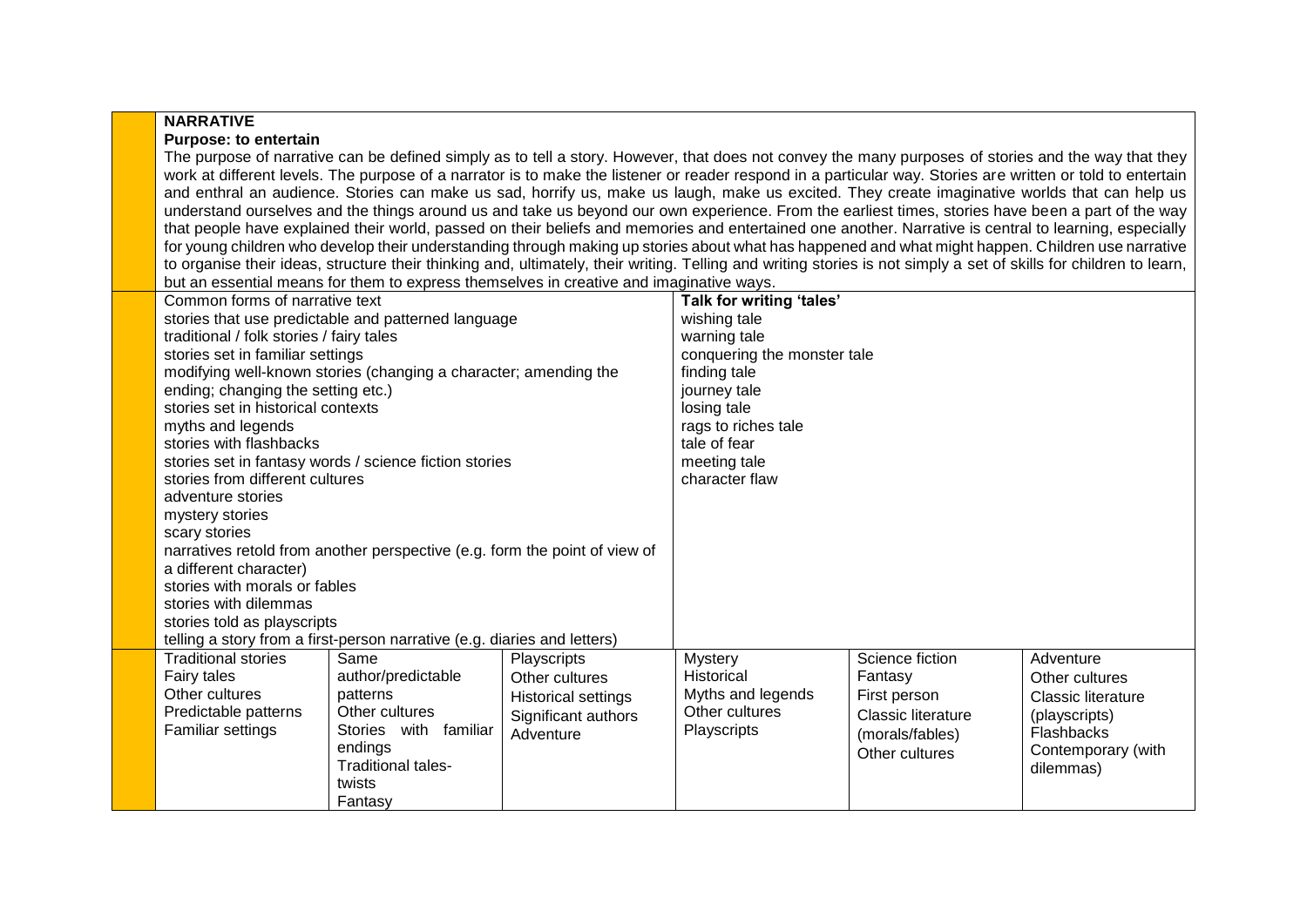|                                                                      | Year 1                                                                                                                                                                                                                                                                                                                                                                                                                                                                                                                                                                         | Year <sub>2</sub>                                                                                                                                                                                                                                                                                                 | Year <sub>3</sub>                                                                                                                                                                                                                                                                                                                                                                                                                                                                                                                                                                                                                                                                                        | Year 4                                                                                                                                                                                                                                                                                                               | Year <sub>5</sub>                                                                                                                                                                                                                                                                                                                                                                                                   | Year <sub>6</sub>                                                                                                                                                                                                 |
|----------------------------------------------------------------------|--------------------------------------------------------------------------------------------------------------------------------------------------------------------------------------------------------------------------------------------------------------------------------------------------------------------------------------------------------------------------------------------------------------------------------------------------------------------------------------------------------------------------------------------------------------------------------|-------------------------------------------------------------------------------------------------------------------------------------------------------------------------------------------------------------------------------------------------------------------------------------------------------------------|----------------------------------------------------------------------------------------------------------------------------------------------------------------------------------------------------------------------------------------------------------------------------------------------------------------------------------------------------------------------------------------------------------------------------------------------------------------------------------------------------------------------------------------------------------------------------------------------------------------------------------------------------------------------------------------------------------|----------------------------------------------------------------------------------------------------------------------------------------------------------------------------------------------------------------------------------------------------------------------------------------------------------------------|---------------------------------------------------------------------------------------------------------------------------------------------------------------------------------------------------------------------------------------------------------------------------------------------------------------------------------------------------------------------------------------------------------------------|-------------------------------------------------------------------------------------------------------------------------------------------------------------------------------------------------------------------|
| <b>Writing to entertain</b><br>T<br><b>generic</b><br>text structure | simple narratives<br>and retellings are<br>told/ written in first<br>or third person<br>simple narratives<br>$\bullet$<br>are told/ written in<br>past tense<br>$\bullet$<br>events are<br>sequenced to<br>create texts that<br>make sense<br>main participants<br>$\bullet$<br>are human or<br>animal<br>$\bullet$<br>simple narratives<br>use typical<br>characters,<br>settings and<br>events whether<br>imagined or real<br>'story language'<br>$\bullet$<br>(e.g. once upon a<br>time, later that day<br>etc.) may be used<br>to create<br>purposeful<br>sounding writing | As Year 1, plus:<br>they are simply<br>developed as<br>either good or bad<br>characters<br>language choices<br>help create<br>realistic sounding<br>narratives. e.g.<br>adverbs,<br>adjectives, precise<br>nouns (turquoise<br>instead of blue,<br>jumper instead of<br>top, policeman<br>instead of man)<br>etc. | narratives and<br>retellings written<br>in first or third<br>person<br>narratives and<br>retellings written<br>in past tense, and<br>occasionally in the<br>present tense<br>events sequenced<br>to create<br>chronological<br>plots through the<br>use of adverbials<br>and prepositions<br>$\bullet$<br>descriptions,<br>including those of<br>settings, are<br>developed<br>through the use of<br>adverbials, e.g. in<br>the deep dark<br>woods<br>dialogue begins to<br>be used to convey<br>characters'<br>thoughts and to<br>move the<br>narrative forward<br>language choices<br>$\bullet$<br>help create<br>realistic sounding<br>narratives e.g.<br>shouted/muttered<br>instead of said<br>etc. | As Year 3, plus:<br>dialogue is used<br>$\bullet$<br>to convey<br>characters'<br>thoughts and to<br>move the<br>narrative forward<br>language choices<br>help create<br>realistic<br>sounding<br>narratives. e.g.<br>adverbs,<br>adjectives precise<br>nouns, expressive<br>verbs and<br>figurative<br>language etc. | As Year 4, plus:<br>narratives are told<br>$\bullet$<br>sequentially and<br>non-sequentially<br>(e.g. flashbacks)<br>through the use<br>adverbials and<br>preposition<br>$\bullet$<br>descriptions of<br>characters,<br>setting, and<br>atmosphere are<br>developed<br>through precise<br>vocabulary<br>choices e.g.<br>adverbs,<br>adjectives, precise<br>nouns, expressive<br>verbs and<br>figurative<br>language | As Year 5, plus:<br>assured and<br>conscious control<br>is used to<br>effectively and<br>accurately convey<br>meaning,<br>particularly<br>through<br>manipulating<br>grammar and<br>vocabulary to<br>achieve this |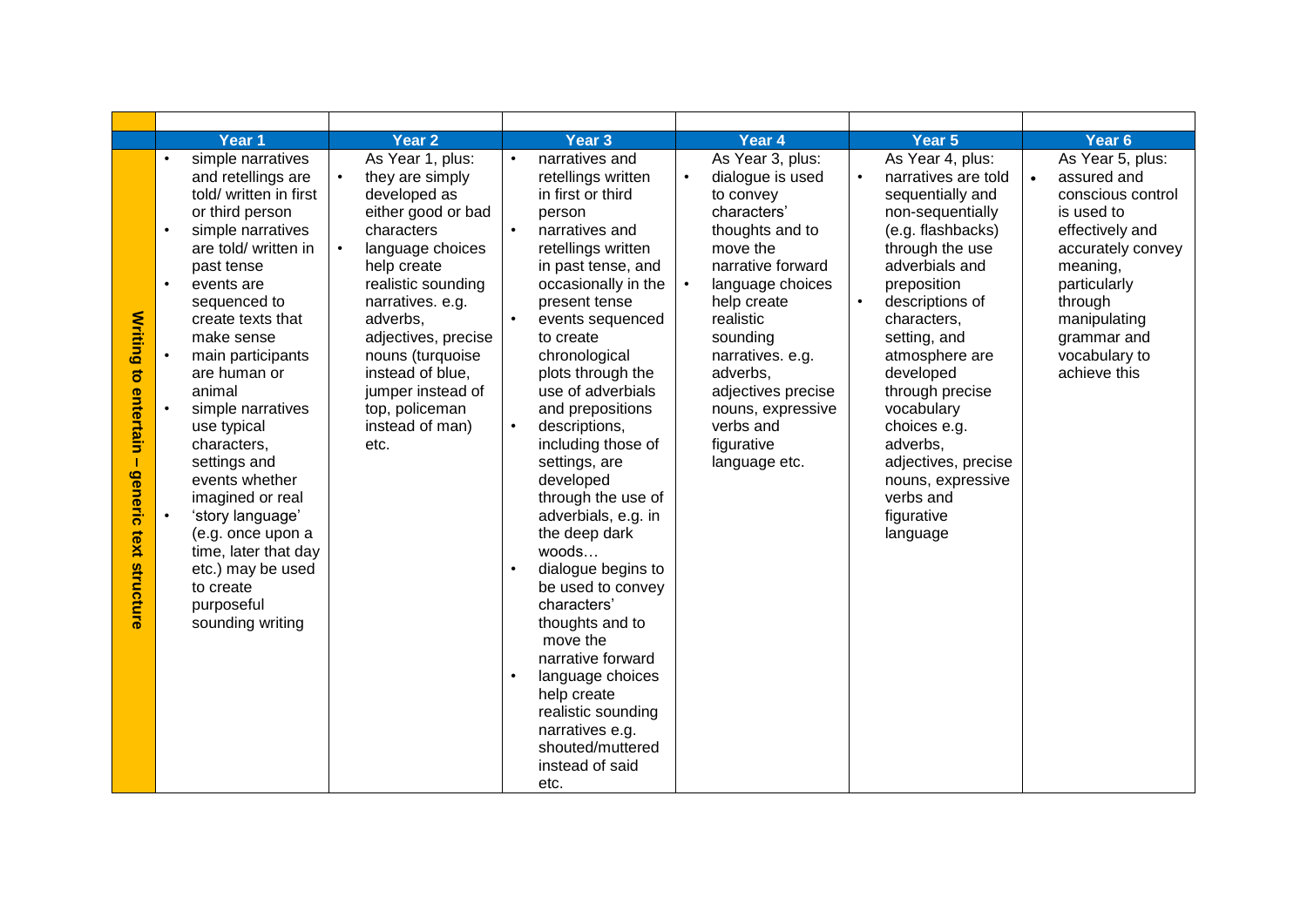|                                | <b>Retell and invent</b>         | Simple narrative and                 | <b>Developed narrative</b>          | <b>Developed narrative</b>            | <b>Developed narrative</b>                | <b>Developed narrative</b>              |
|--------------------------------|----------------------------------|--------------------------------------|-------------------------------------|---------------------------------------|-------------------------------------------|-----------------------------------------|
|                                | narrative                        | description                          | with focus on                       | with focus on                         | with focus on                             | with focus on                           |
|                                | concept of a<br>$\bullet$        | past tense and<br>$\bullet$          | paragraphing                        | sequence                              | cohesion                                  | atmosphere and                          |
|                                | sentence                         | introduction to                      | 5 clear sections<br>$\bullet$       | sequence<br>$\bullet$                 | cohesion through                          | shifts                                  |
|                                | basic sequencing<br>$\bullet$    | progressive past                     | (T4W boxing up                      | organised into                        | a variety of                              | cohesion through                        |
|                                | of sentences                     | tense                                | format)                             | paragraphs using                      | devices                                   | a wider variety of                      |
|                                | capital letters and<br>$\bullet$ | adverbs of time to<br>$\bullet$      | conjunctions,                       | fronted adverbials                    | links within and                          | devices (e.g.                           |
|                                | end marks                        | sequence events                      | adverbs and                         | to indicate changes                   | between                                   | repetition of a                         |
|                                | correct past tense               | adverbs for<br>$\bullet$             | prepositions to                     | in time or place                      | paragraphs with                           | word or phrase,                         |
| <b>Writing to entertain</b>    | form<br>written in the third     | additional detail                    | sequence events                     | different orders of                   | adverbials                                | ellipsis)                               |
|                                |                                  | basic noun<br>$\bullet$<br>phrases   | or to mark<br>changes in setting    | sequences<br>fronted adverbials       | past perfect tense<br>to link events      | sustained register<br>with well-rounded |
|                                | person<br>conjunctions to        | singular<br>$\bullet$                | dialogue including                  | as single words,                      | action, dialogue                          | ending                                  |
|                                | join ideas                       | possessive                           | direct speech                       | phrases and                           | and description                           | atmosphere and                          |
|                                |                                  | apostrophe                           | past perfect tense                  | clauses to create                     | used to move                              | mood created                            |
|                                |                                  | apostrophe for<br>$\bullet$          | $\bullet$<br>prepositional          | cohesion                              | events forward                            | through effective                       |
|                                |                                  | contraction                          | phrases for                         | expanded noun                         | $\bullet$<br>relative clauses             | word choice,                            |
| desci                          |                                  | simple co-<br>$\bullet$              | settings                            | phrases                               | with commas and                           | sentence structure                      |
|                                |                                  | ordinating and                       | noun phrases<br>$\bullet$           | dialogue including<br>$\bullet$       | dashes used for                           | and literary                            |
| ription                        |                                  | subordinating                        | verbs and adverbs<br>$\bullet$      | direct speech to                      | additional detail                         | devices                                 |
|                                |                                  | conjunctions                         | chosen for effect                   | show character                        | including omitted                         | shifts in formality<br>$\bullet$        |
| stories, including re-telling; |                                  | exclamation<br>$\bullet$             | cohesion created,                   | develop characters                    | relative pronouns                         | past perfect tense                      |
|                                |                                  | sentences                            | and repetition                      | through dialogue                      | modal verbs to                            | to link events,                         |
|                                |                                  | comparable<br>$\bullet$              | avoided through<br>the use of nouns | and action<br>$\bullet$               | suggest degrees                           | including past                          |
|                                |                                  | adjectives<br>commas to<br>$\bullet$ | and pronouns                        | standard forms of<br>verb inflections | of possibility<br>adverbs of<br>$\bullet$ | perfect<br>progressive                  |
|                                |                                  | separate items in                    |                                     | used instead of                       | possibility                               | action, dialogue<br>$\bullet$           |
|                                |                                  | a list                               |                                     | local spoken forms                    |                                           | and description                         |
| character description;         |                                  | verbs chosen for<br>$\bullet$        |                                     | apostrophes for<br>$\bullet$          |                                           | used to move                            |
|                                |                                  | effect                               |                                     | plural possession                     |                                           | events forward                          |
|                                |                                  |                                      |                                     | past progressive<br>$\bullet$         |                                           | subjunctive form<br>$\bullet$           |
|                                |                                  |                                      |                                     | and present perfect                   |                                           | to hypothesise                          |
|                                |                                  |                                      |                                     |                                       |                                           | colons, semi-<br>$\bullet$              |
| <b>setting</b>                 |                                  |                                      |                                     |                                       |                                           | colons and                              |
|                                |                                  |                                      |                                     |                                       |                                           | dashes used to                          |
|                                |                                  |                                      |                                     |                                       |                                           | separate and link                       |
|                                |                                  |                                      |                                     |                                       |                                           | ideas                                   |
|                                |                                  |                                      |                                     |                                       |                                           |                                         |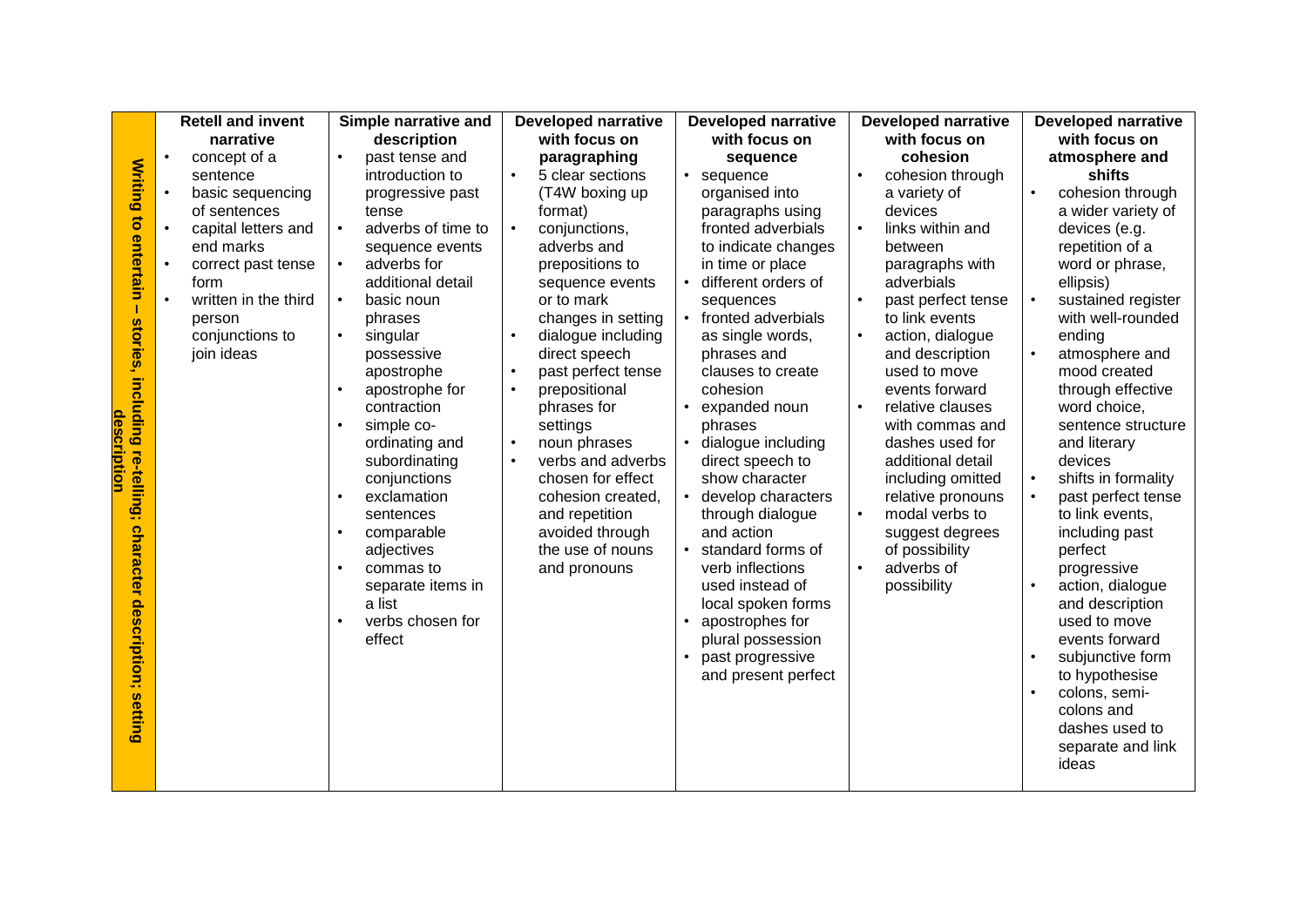|           | <b>REPORTS</b>                             |                                                                             |                      |                                                                           | General text structure: In the absence of a temporal (chronological)   |                                            |  |  |  |
|-----------|--------------------------------------------|-----------------------------------------------------------------------------|----------------------|---------------------------------------------------------------------------|------------------------------------------------------------------------|--------------------------------------------|--|--|--|
|           |                                            | <b>Purpose:</b> To provide detailed information about the way things are or |                      | structure where events happen in a particular order, non-chronological    |                                                                        |                                            |  |  |  |
|           |                                            | were and to help readers/listeners understand what is being described       |                      | reports usually have a logical structure. They tend to group information, |                                                                        |                                            |  |  |  |
|           | by organising or categorising information. |                                                                             |                      | often moving from general to more specific detail and examples or         |                                                                        |                                            |  |  |  |
|           | Common forms of report texts:              |                                                                             |                      | elaborations. A common                                                    |                                                                        |                                            |  |  |  |
|           |                                            | Describing aspects of daily life in history (e.g. fashion, transport,       |                      | structure includes:                                                       |                                                                        |                                            |  |  |  |
|           | buildings)                                 |                                                                             |                      |                                                                           | an opening statement, often a general classification (sparrows are     |                                            |  |  |  |
|           |                                            | Describing the characteristics of anything (e.g. particular animals or      |                      | birds)                                                                    |                                                                        |                                            |  |  |  |
|           |                                            | plants; the planets in the solar system, different rocks and materials;     |                      |                                                                           | sometimes followed by a more detailed or technical classification      |                                            |  |  |  |
|           | mythological                               |                                                                             |                      | (their Latin name is)                                                     |                                                                        |                                            |  |  |  |
|           | creatures)                                 |                                                                             |                      | $\bullet$                                                                 | a description of whatever is the subject of the report organised in    |                                            |  |  |  |
|           |                                            | Comparing and describing localities or geographical features. Describing    |                      |                                                                           | some way to help the reader make sense of the information. For         |                                            |  |  |  |
|           |                                            | the characteristics of religious groups and their lifestyles in re          |                      | example:                                                                  |                                                                        |                                            |  |  |  |
|           | information leaflets                       |                                                                             |                      | $\bullet$                                                                 | its qualities (like most birds, sparrows have feathers.)               |                                            |  |  |  |
|           | tourist guidebooks                         |                                                                             |                      |                                                                           | its parts and their functions (the beak is small and strong so that it |                                            |  |  |  |
|           | encyclopaedia entries                      |                                                                             |                      | can $\dots$ )                                                             |                                                                        |                                            |  |  |  |
|           | magazine articles                          |                                                                             |                      | Its habits/behaviour/ uses (sparrows nest in)                             |                                                                        |                                            |  |  |  |
|           | biographies                                |                                                                             |                      |                                                                           |                                                                        |                                            |  |  |  |
|           | <b>Fact-file</b>                           | <b>Basic non-</b>                                                           | Sectioned non-       | Non-chronological                                                         | <b>Detailed information</b>                                            | <b>Biography</b>                           |  |  |  |
|           | concept of a<br>$\bullet$                  | chronological report                                                        | chronological report | report with                                                               | texts                                                                  | cohesion through a                         |  |  |  |
|           | sentence                                   | • present tense                                                             | • planned into       | paragraphs                                                                | • cohesion through a                                                   | variety of devices                         |  |  |  |
|           | $\bullet$<br>capital letters and           | • opening questions                                                         | sections             | • organised into                                                          | wider variety of                                                       | within and across                          |  |  |  |
|           | end marks                                  | • concluding                                                                | • headings           | sections with                                                             | devices                                                                | paragraphs                                 |  |  |  |
|           | word choices<br>$\bullet$                  | exclamatory                                                                 | sub-headings         | appropriate                                                               | layout devices<br>$\bullet$                                            | structured<br>$\bullet$                    |  |  |  |
| Writing   | labels and<br>$\bullet$                    | sentence                                                                    | conjunctions to join | headings and text                                                         | including headings,                                                    | paragraphs linked                          |  |  |  |
|           | captions                                   | subordinating and<br>$\bullet$                                              | information and      | type features                                                             | sub-headings,                                                          | with adverbials                            |  |  |  |
|           |                                            | coordinating                                                                | give reasons         | • range of                                                                | columns, bullets                                                       | indicate degrees of                        |  |  |  |
|           |                                            | conjunctions to join                                                        | present perfect      | conjunctions and                                                          | and tables to                                                          | possibility using                          |  |  |  |
| to inform |                                            | information and                                                             | tense                | appropriate word                                                          | structure texts                                                        | modal verbs and                            |  |  |  |
|           |                                            | give reasons                                                                | word choices to      | choices                                                                   | • sustained levels of                                                  | adverbs semi-                              |  |  |  |
| T         | adverbs<br>match information<br>$\bullet$  |                                                                             |                      |                                                                           | formality                                                              | colons for items in a                      |  |  |  |
|           |                                            |                                                                             |                      | beginning to                                                              |                                                                        |                                            |  |  |  |
|           |                                            |                                                                             | texts                | explore levels of                                                         | demonstrated                                                           | list and colons to                         |  |  |  |
|           |                                            |                                                                             |                      | formality and able                                                        | through sentence                                                       | introduce lists                            |  |  |  |
|           |                                            |                                                                             |                      | to demonstrate this                                                       | and word choices in                                                    | the identification of                      |  |  |  |
|           |                                            |                                                                             |                      | through word and                                                          | difference pieces of                                                   | different structures                       |  |  |  |
| reports   |                                            |                                                                             |                      | sentence choices                                                          | different levels of                                                    | typical of informal                        |  |  |  |
|           |                                            |                                                                             |                      |                                                                           | formality                                                              | and formal writing                         |  |  |  |
|           |                                            |                                                                             |                      |                                                                           | relative clauses<br>with commas and                                    | e.g. the use of the<br>subjunctive and the |  |  |  |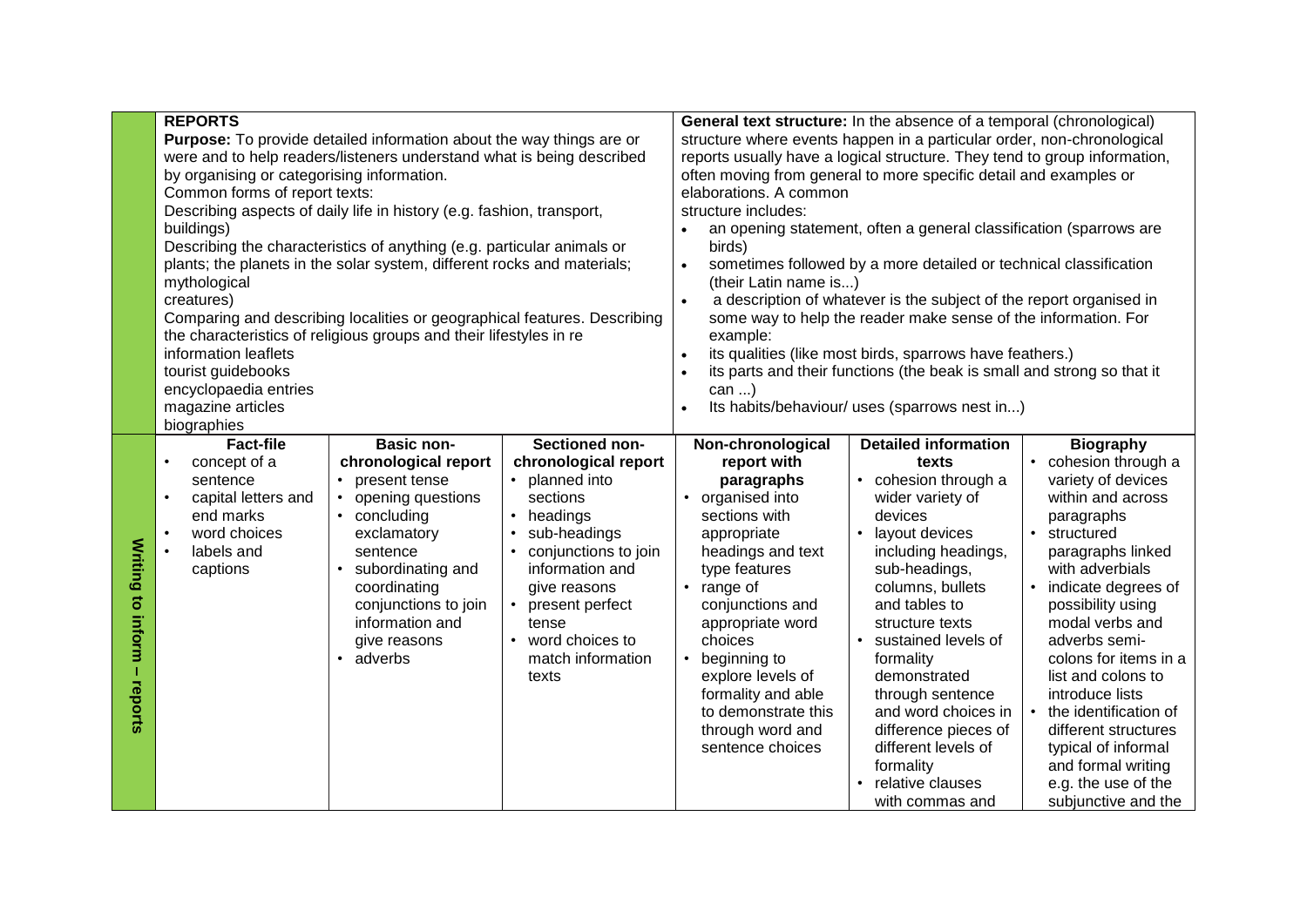|                                           |                                                                                                                                                                           |                                                                                                                                                                                                                                                                                                                                               |                                                                                                                                                                                                                                                                                                                                                            | appropriate use of<br>pronouns and<br>nouns                                                                                                                                                                                                                                                                                                                                                                                                                                                                                                                                                                                                                                                      | brackets to add<br>information                                                                                                                                                                                                                                                                                             | use of question<br>tags<br>hyphens used to<br>$\bullet$<br>avoid ambiguity                                                                                                                                                                                                                                                          |  |  |
|-------------------------------------------|---------------------------------------------------------------------------------------------------------------------------------------------------------------------------|-----------------------------------------------------------------------------------------------------------------------------------------------------------------------------------------------------------------------------------------------------------------------------------------------------------------------------------------------|------------------------------------------------------------------------------------------------------------------------------------------------------------------------------------------------------------------------------------------------------------------------------------------------------------------------------------------------------------|--------------------------------------------------------------------------------------------------------------------------------------------------------------------------------------------------------------------------------------------------------------------------------------------------------------------------------------------------------------------------------------------------------------------------------------------------------------------------------------------------------------------------------------------------------------------------------------------------------------------------------------------------------------------------------------------------|----------------------------------------------------------------------------------------------------------------------------------------------------------------------------------------------------------------------------------------------------------------------------------------------------------------------------|-------------------------------------------------------------------------------------------------------------------------------------------------------------------------------------------------------------------------------------------------------------------------------------------------------------------------------------|--|--|
|                                           | <b>RECOUNTS</b>                                                                                                                                                           |                                                                                                                                                                                                                                                                                                                                               |                                                                                                                                                                                                                                                                                                                                                            | <b>General text structure:</b>                                                                                                                                                                                                                                                                                                                                                                                                                                                                                                                                                                                                                                                                   |                                                                                                                                                                                                                                                                                                                            |                                                                                                                                                                                                                                                                                                                                     |  |  |
|                                           | <b>Common forms of recount texts:</b><br><b>RE</b><br>and trips out<br>diaries and journals<br>newspaper reports<br>magazine articles<br>obituaries                       | <b>Purpose:</b> To give details of an event that has happened<br>Retelling events in English lessons and other curriculum areas such as<br>Giving accounts of schoolwork, sporting events, science experiments<br>Writing historical accounts letters and postcards                                                                           |                                                                                                                                                                                                                                                                                                                                                            | orientation such as scene-setting or establishing context (It was the<br>$\bullet$<br>school holidays. I went to the park )<br>an account of the events that took place, often in chronological order<br>$\bullet$<br>(The first person to arrive was )<br>some additional detail about each event (He was surprised to see<br>me)<br>reorientation, e.g. a closing statement that may include elaboration. (I<br>hope I can go to the park again next week. It was fun)<br>Structure sometimes reorganises the chronology of events using<br>techniques such as flashbacks, moving the focus backwards and<br>forwards in time, but these strategies are more often used in fiction<br>recounts |                                                                                                                                                                                                                                                                                                                            |                                                                                                                                                                                                                                                                                                                                     |  |  |
| <b>Writing to inform</b><br>T<br>recounts | <b>Recount of event</b><br>• concept of a<br>sentence<br>capital letters and<br>end marks<br>word choices<br>correct past tense<br>form<br>written in the first<br>person | Simple recount<br>past tense<br>$\bullet$<br>progressive forms<br>$\bullet$<br>of verbs<br>exclamatory<br>sentences to make<br>personal comments<br>subordinating and<br>$\bullet$<br>coordinating<br>conjunctions to join<br>information and<br>give reasons<br>use of noun<br>$\bullet$<br>phrases<br>adverbs of time to<br>sequence events | <b>Sectioned recount</b><br>$\bullet$<br>planned in sections<br>using conjunctions,<br>adverbs and<br>prepositions to<br>sequence events<br>word choices and<br>developed<br>sentence structures<br>to match recount<br>texts<br>Express time, place<br>$\bullet$<br>and cause using<br>conjunctions (e.g.<br>so, because),<br>adverbs and<br>prepositions | <b>Developed recount</b><br>with paragraphs<br>developed<br>sequential<br>language organised<br>into paragraphs<br>adverbs, adverbials<br>and prepositions to<br>sequence events<br>word choices and<br>developed<br>sentence structures<br>to match recount<br>texts<br>expanded noun<br>phrases                                                                                                                                                                                                                                                                                                                                                                                                | <b>Journalistic writing</b><br>• focusing on<br>journalistic vocab<br>and sentence<br>structures<br>cohesion through<br>choice of<br>techniques within<br>and across<br>paragraphs<br>structural features<br>included in<br>newspaper reports<br>shifts in formality as<br>writing extension<br>use of the past<br>perfect | <b>Developed</b><br>journalistic writing<br>• cohesion through a<br>wider variety of<br>devices<br>passive voice<br>shifts in formality<br>control of<br>$\bullet$<br>vocabulary choices<br>to match the<br>language used in<br>journalistic writing<br>• use of semi-colons,<br>colons and dashes<br>to mark boundaries<br>between |  |  |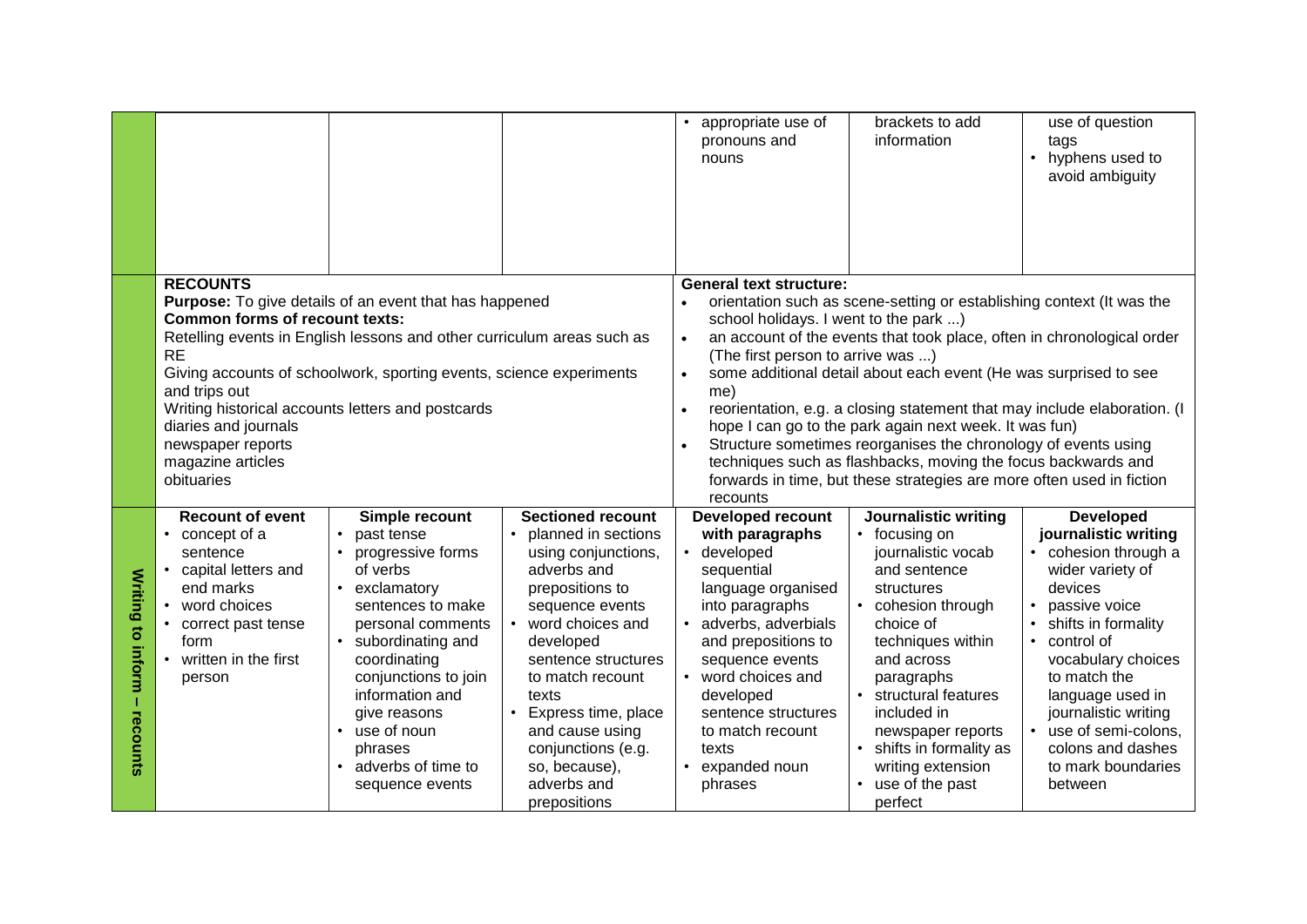|                                     |                                                                                                                                                                                                                                                                                                                    |                                                                                                                                                                                                                                                                                            | Inverted commas<br>can be used to<br>punctuate direct<br>speech, if<br>appropriate                                                                                                                                                                                                                                    |                                                                                                                                                                                                                                                                                                                                                                                                                                                                                                                                                                                                                                                                                                                     | modal verbs can be<br>used to indicate<br>degrees of<br>possibility                                                                                                                                                                                                                                                                                                  | independent<br>clauses<br>structural features<br>included in<br>newspaper reports<br>past perfect<br>$\bullet$<br>progressive form of |  |  |
|-------------------------------------|--------------------------------------------------------------------------------------------------------------------------------------------------------------------------------------------------------------------------------------------------------------------------------------------------------------------|--------------------------------------------------------------------------------------------------------------------------------------------------------------------------------------------------------------------------------------------------------------------------------------------|-----------------------------------------------------------------------------------------------------------------------------------------------------------------------------------------------------------------------------------------------------------------------------------------------------------------------|---------------------------------------------------------------------------------------------------------------------------------------------------------------------------------------------------------------------------------------------------------------------------------------------------------------------------------------------------------------------------------------------------------------------------------------------------------------------------------------------------------------------------------------------------------------------------------------------------------------------------------------------------------------------------------------------------------------------|----------------------------------------------------------------------------------------------------------------------------------------------------------------------------------------------------------------------------------------------------------------------------------------------------------------------------------------------------------------------|---------------------------------------------------------------------------------------------------------------------------------------|--|--|
|                                     |                                                                                                                                                                                                                                                                                                                    |                                                                                                                                                                                                                                                                                            |                                                                                                                                                                                                                                                                                                                       |                                                                                                                                                                                                                                                                                                                                                                                                                                                                                                                                                                                                                                                                                                                     |                                                                                                                                                                                                                                                                                                                                                                      | verbs                                                                                                                                 |  |  |
|                                     | <b>INSTRUCTIONS / PROCEDURAL TEXTS</b><br>a successful outcome for the participant/s<br>How to design and make artefacts<br>procedure<br>How to play a game Writing rules for behaviour<br>How to cook and prepare food<br>timetables and route-finders<br>posters, notices and signs<br>instructions on packaging | Purpose: To ensure something is done effectively and/or correctly with<br>Common forms of instructions / procedural texts:<br>Technical manuals: how to operate computers, phones, devices<br>How to carry out science experiments or to carry out a mathematical                          |                                                                                                                                                                                                                                                                                                                       | Generic text structure: Begin by defining the goal or desired outcome<br>e.g. How to make a board game<br>an introductory sentence or paragraph<br>$\bullet$<br>list any material or equipment needed, in order<br>$\bullet$<br>provide simple, clear instructions. If a process is to be undertaken,<br>keep to the order in which the steps need to be followed to achieve<br>the stated goal<br>diagrams or illustrations are often integral and may even take the<br>place of some text (Diagram B shows you how to connect the wires.)<br>a final evaluative statement can be used to wrap up the process. E.g.<br>Now go and enjoy playing your new game. Your beautiful summer<br>salad is now ready to eat. |                                                                                                                                                                                                                                                                                                                                                                      |                                                                                                                                       |  |  |
| Writing to inform -<br>instructions | <b>Simple instructions</b><br>• concept of a<br>sentence<br>basic sequencing of<br>sentences<br>capital letters and<br>end marks<br>word choices<br>$\bullet$<br>correct past tense<br>form<br>labels and captions<br>$\bullet$                                                                                    | <b>Developed</b><br>instructions<br>• developed<br>sequencing with<br>subordinating and<br>coordinating<br>conjunctions to join<br>information and<br>give reasons<br>adverbs of time to<br>$\bullet$<br>sequence and to<br>add detail<br>$\cdot$ commas to<br>separate items in a<br>list | 5-part instructions<br>commas to<br>separate items in<br>a list sequenced<br>parts - title;<br>opening<br>paragraph to<br>introduce<br>instructions;<br>equipment list;<br>method; closing<br>paragraph with<br>'top tip'<br>headings and<br>subheadings to<br>aid presentation<br>time, place and<br>cause expressed | Developed 5-part<br>instructions<br>5 clearly<br>$\bullet$<br>sequenced parts<br>cohesion through<br>the use of nouns<br>and pronouns<br>fronted adverbials                                                                                                                                                                                                                                                                                                                                                                                                                                                                                                                                                         | <b>Complex 5-part</b><br>instructions<br>5 clearly<br>$\bullet$<br>sequenced parts<br>parenthesis can<br>be used to add<br>additional advice<br>relative clauses to<br>$\bullet$<br>add further<br>information<br>modal verbs to<br>$\bullet$<br>suggest degrees<br>of possibility<br>layout devices to<br>provide additional<br>information and<br>guide the reader |                                                                                                                                       |  |  |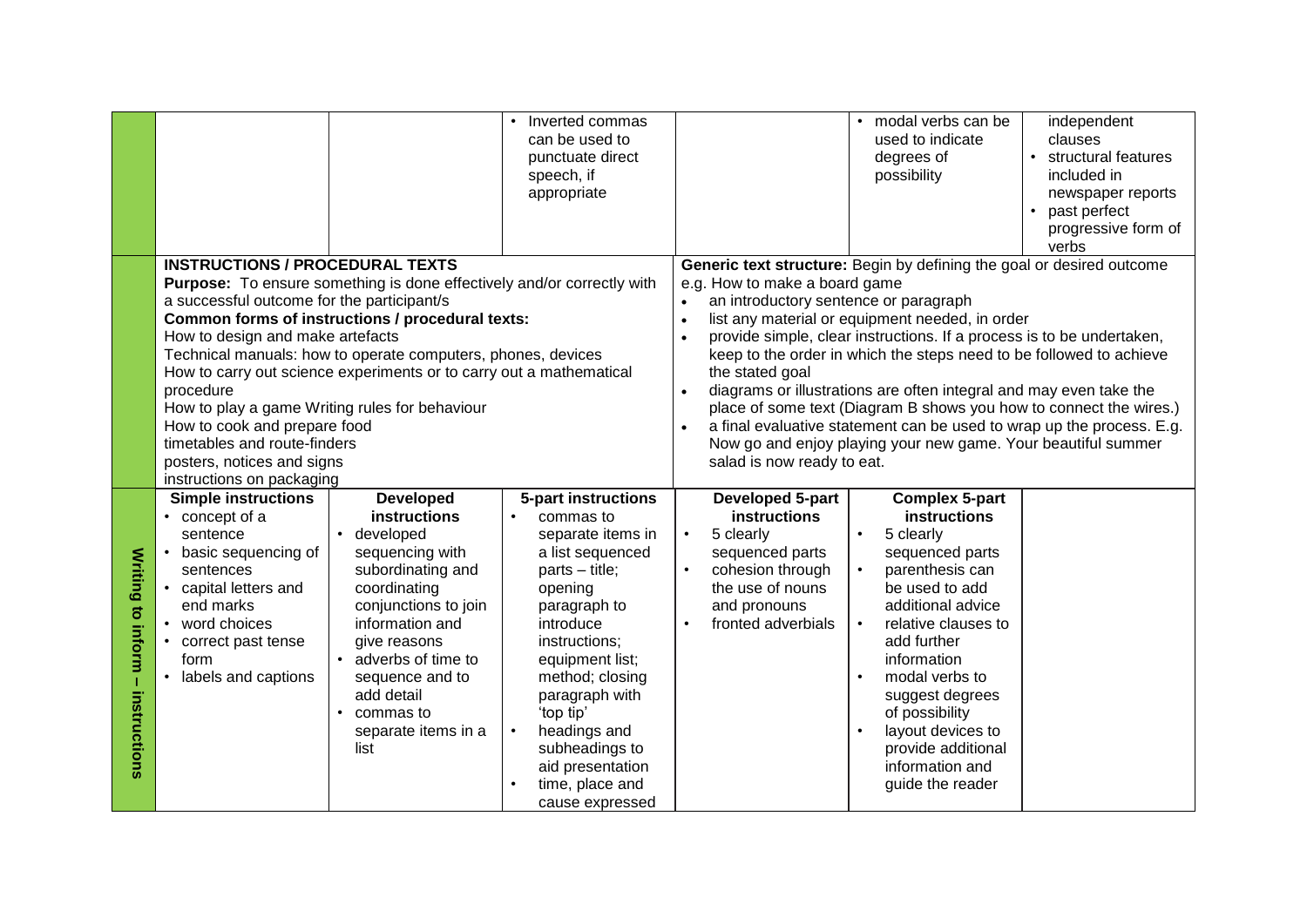|                                            |                                                                                                                                                                                                                                |                                                                                                                                                                                                                                                                                                                                                                                                                                                                                                                     | using<br>conjunctions,<br>adverbs or<br>prepositions                                                                                                                                                                                                                                                                                   |                                                                                                                                                                                                                                                                                                                                                                                                                                                                                                                      |                                                                                                                                                                                                                                                                                                                                                                                                                 |                                                                                                                                                                                                                                                                                                     |  |  |
|--------------------------------------------|--------------------------------------------------------------------------------------------------------------------------------------------------------------------------------------------------------------------------------|---------------------------------------------------------------------------------------------------------------------------------------------------------------------------------------------------------------------------------------------------------------------------------------------------------------------------------------------------------------------------------------------------------------------------------------------------------------------------------------------------------------------|----------------------------------------------------------------------------------------------------------------------------------------------------------------------------------------------------------------------------------------------------------------------------------------------------------------------------------------|----------------------------------------------------------------------------------------------------------------------------------------------------------------------------------------------------------------------------------------------------------------------------------------------------------------------------------------------------------------------------------------------------------------------------------------------------------------------------------------------------------------------|-----------------------------------------------------------------------------------------------------------------------------------------------------------------------------------------------------------------------------------------------------------------------------------------------------------------------------------------------------------------------------------------------------------------|-----------------------------------------------------------------------------------------------------------------------------------------------------------------------------------------------------------------------------------------------------------------------------------------------------|--|--|
|                                            | such as how a car is made.<br>Common forms of explanatory text:<br>determining<br>the seasons in Ancient Egypt<br>encyclopaedia entries<br>technical manuals<br>question and answer articles and leaflets<br>science write-ups | Purpose of explanation texts: To explain how or why, e.g. to explain the<br>processes involved in natural/social phenomena or to explain a process,<br>Explaining electricity, forces, food chains etc. in science<br>Explaining inventions such as the steam train, the causes of historic<br>events such as wars and revolutions, explaining the role of the Nile in<br>Explaining phenomena such as the water cycle or how a volcano erupts<br>in geography. Explaining religious traditions and practices in RE |                                                                                                                                                                                                                                                                                                                                        | Generic text structure: A general statement to introduce the topic being<br>explained. E.g. In the winter some animals hibernate.<br>the steps or phases in a process are explained logically, in order.<br>E.g. When the nights get longer  because the temperature begins<br>to drop  so the hedgehog looks for a safe place to hide.<br>specific features that include written in the present tense, text<br>arranged into numbered points, time conjunctions, diagrams with<br>labels and pictures with captions |                                                                                                                                                                                                                                                                                                                                                                                                                 |                                                                                                                                                                                                                                                                                                     |  |  |
| <b>Writing to inform</b><br>- explanations |                                                                                                                                                                                                                                | <b>Basic explanation</b><br>consistent use of<br>$\bullet$<br>present tense<br>questions used to<br>$\bullet$<br>form titles<br>question marks<br>used to denote<br>questions (Y1)<br>conjunctions e.g.<br>sobecause to<br>explain                                                                                                                                                                                                                                                                                  | <b>Sectioned</b><br>explanation<br>Introduction to<br>paragraphs as a<br>way to group<br>related material<br>consistent use of<br>present tense<br>express time, place<br>and cause using<br>conjunctions (e.g.<br>so, because),<br>adverbs and<br>prepositions<br>heading and<br>$\bullet$<br>subheadings used<br>to aid presentation | <b>Explanation text with</b><br>paragraphs<br>• fronted adverbials<br>paragraphs to<br>organise ideas<br>cohesion through<br>the use of nouns<br>and pronouns                                                                                                                                                                                                                                                                                                                                                        | <b>Developed</b><br>explanation text<br>indicate degrees of<br>$\bullet$<br>possibility using<br>adverbs and modal<br>verbs<br>layout devices to<br>provide additional<br>information and<br>guide the reader<br>cohesion within<br>$\bullet$<br>paragraphs using<br>adverbials<br>• relative clauses<br>used to add further<br>information<br>parenthesis to add<br>to the clarification of<br>technical words | <b>Scientific</b><br>writing/report<br>cohesion through a<br>wider variety of<br>devices<br>passive voice<br>appropriate levels<br>of formality<br>demonstrated<br>features of<br>$\bullet$<br>explanation texts<br>where appropriate<br>advanced<br>$\bullet$<br>sequential and<br>causal language |  |  |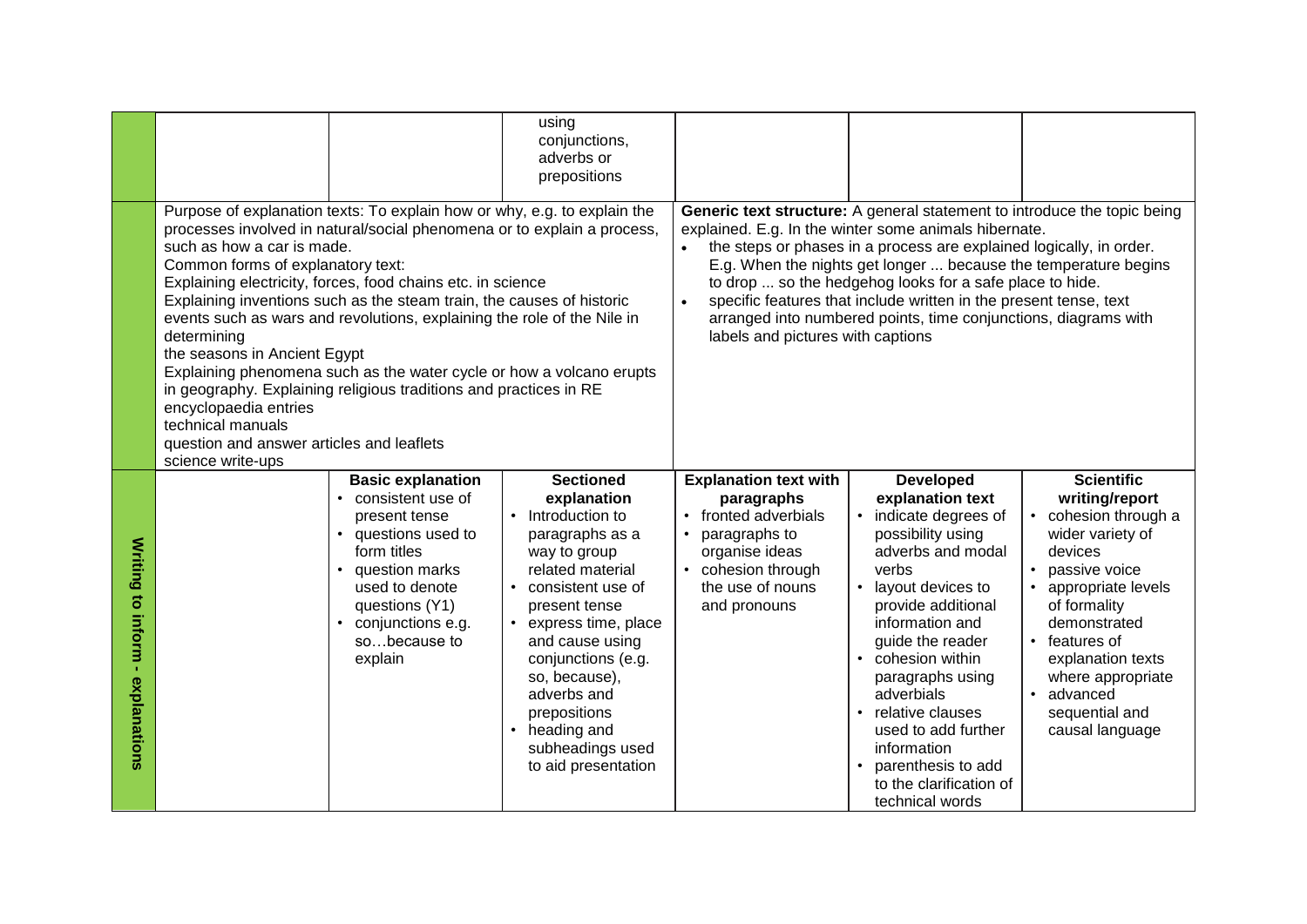|                      | <b>PERSUASIVE TEXTS</b>                       |                                                                           |                                                                               | <b>Generic text structure:</b>                                          |                                                                     |                                  |  |  |
|----------------------|-----------------------------------------------|---------------------------------------------------------------------------|-------------------------------------------------------------------------------|-------------------------------------------------------------------------|---------------------------------------------------------------------|----------------------------------|--|--|
|                      |                                               | <b>Purpose:</b> To argue a case from a particular point of view and to    |                                                                               | $\bullet$                                                               | an opening statement (thesis) that sums up the viewpoint being      |                                  |  |  |
|                      |                                               | encourage the reader/listener towards the same way of seeing things.      |                                                                               | presented: Green trees Hotel is the best in the world. School uniform   |                                                                     |                                  |  |  |
|                      | Common forms of explanatory text:             |                                                                           |                                                                               | is a good idea                                                          |                                                                     |                                  |  |  |
|                      | Publicity materials such as tourist brochures |                                                                           |                                                                               |                                                                         | strategically organised information presents and then elaborates on |                                  |  |  |
|                      |                                               | Writing editorials to newspapers about controversial issues               |                                                                               | the desired viewpoint: Vote for me because I am very experienced. I     |                                                                     |                                  |  |  |
|                      |                                               | Writing letters about topics such as traffic on the high street or        |                                                                               | have been a school councillor three times and I have                    |                                                                     |                                  |  |  |
|                      |                                               | deforestations. Creating posters and leaflets about issues such as        |                                                                               | a closing statement repeats and reinforces the original thesis: All the |                                                                     |                                  |  |  |
|                      | bullying, stranger danger or substance abuse  |                                                                           |                                                                               |                                                                         | evidence shows that  It's quite clear that  Having seen all that we |                                  |  |  |
|                      |                                               | Creating posters, articles and leaflets promoting healthy living based on |                                                                               |                                                                         | offer you, there can be no doubt that we are the best               |                                  |  |  |
|                      | science work about teeth and nutrition        |                                                                           |                                                                               |                                                                         |                                                                     |                                  |  |  |
|                      | Writing book reviews for other pupils         |                                                                           |                                                                               |                                                                         |                                                                     |                                  |  |  |
|                      | Book blurbs                                   |                                                                           |                                                                               |                                                                         |                                                                     |                                  |  |  |
|                      |                                               | Applying for a job or a position on the school council                    |                                                                               |                                                                         |                                                                     |                                  |  |  |
|                      |                                               | <b>Basic persuasive</b>                                                   | <b>Sectioned</b>                                                              | <b>Persuasive text with</b>                                             | <b>Developed</b>                                                    | <b>Advanced</b>                  |  |  |
|                      |                                               | text                                                                      | persuasive text                                                               | paragraphs                                                              | persuasive text                                                     | persuasive text                  |  |  |
| <b>Writing</b>       |                                               | written in present<br>$\bullet$                                           | introduction to                                                               | • potentially an                                                        | evaluating the<br>$\bullet$                                         | adapting degrees of              |  |  |
|                      |                                               | tense                                                                     | paragraphs as a                                                               | cohesion through                                                        | contrast between                                                    | formality and                    |  |  |
|                      |                                               | questions<br>$\bullet$                                                    | way to group                                                                  | choice of pronouns                                                      | formal and informal                                                 | informality,                     |  |  |
|                      |                                               | effective use of<br>$\bullet$                                             | related material                                                              | or nouns within and                                                     | persuasive texts                                                    | including.                       |  |  |
| to persuade          |                                               | noun phrases                                                              | express time, place<br>and cause using<br>conjunctions (e.g.<br>so, because), | across sentences,                                                       | • cohesion through                                                  | vocabulary choices,              |  |  |
|                      |                                               |                                                                           |                                                                               | avoiding repetition                                                     | choice of                                                           | to suit the form of              |  |  |
|                      |                                               |                                                                           |                                                                               | expanded noun                                                           | techniques                                                          | the text                         |  |  |
|                      |                                               |                                                                           |                                                                               | phrases                                                                 | expanded noun<br>$\bullet$                                          | passive voice<br>$\bullet$       |  |  |
|                      |                                               |                                                                           | adverbs and                                                                   | persuasive writing                                                      | phrases                                                             | subjunctive form to<br>$\bullet$ |  |  |
|                      |                                               |                                                                           | prepositions                                                                  | features (e.g.                                                          | persuasive writing<br>$\bullet$                                     | hypothesise                      |  |  |
| poster               |                                               |                                                                           | use of present<br>$\bullet$                                                   | DAFOREST)                                                               | features (e.g.                                                      | cohesion across<br>$\bullet$     |  |  |
|                      |                                               |                                                                           | perfect form of                                                               | modal verbs to                                                          | DAFOREST)                                                           | paragraphs using a               |  |  |
|                      |                                               |                                                                           | verbs                                                                         | indicate degrees of                                                     | modal verbs and<br>$\bullet$                                        | wider range of                   |  |  |
|                      |                                               |                                                                           |                                                                               | possibility                                                             | adverbs to position                                                 | cohesive devices                 |  |  |
|                      |                                               |                                                                           |                                                                               |                                                                         | the argument                                                        | including                        |  |  |
| advertising. letter, |                                               |                                                                           |                                                                               |                                                                         | structured<br>$\bullet$                                             | conjunctive adverbs              |  |  |
|                      |                                               |                                                                           |                                                                               |                                                                         | paragraphs linked                                                   | persuasive writing               |  |  |
| speech,              |                                               |                                                                           |                                                                               |                                                                         | with adverbials                                                     | features (e.g.                   |  |  |
|                      |                                               |                                                                           |                                                                               |                                                                         | commas to avoid<br>$\bullet$                                        | DAFOREST)                        |  |  |
|                      |                                               |                                                                           |                                                                               |                                                                         | ambiguity                                                           | hyphens to avoid                 |  |  |
|                      |                                               |                                                                           |                                                                               |                                                                         |                                                                     | ambiguity                        |  |  |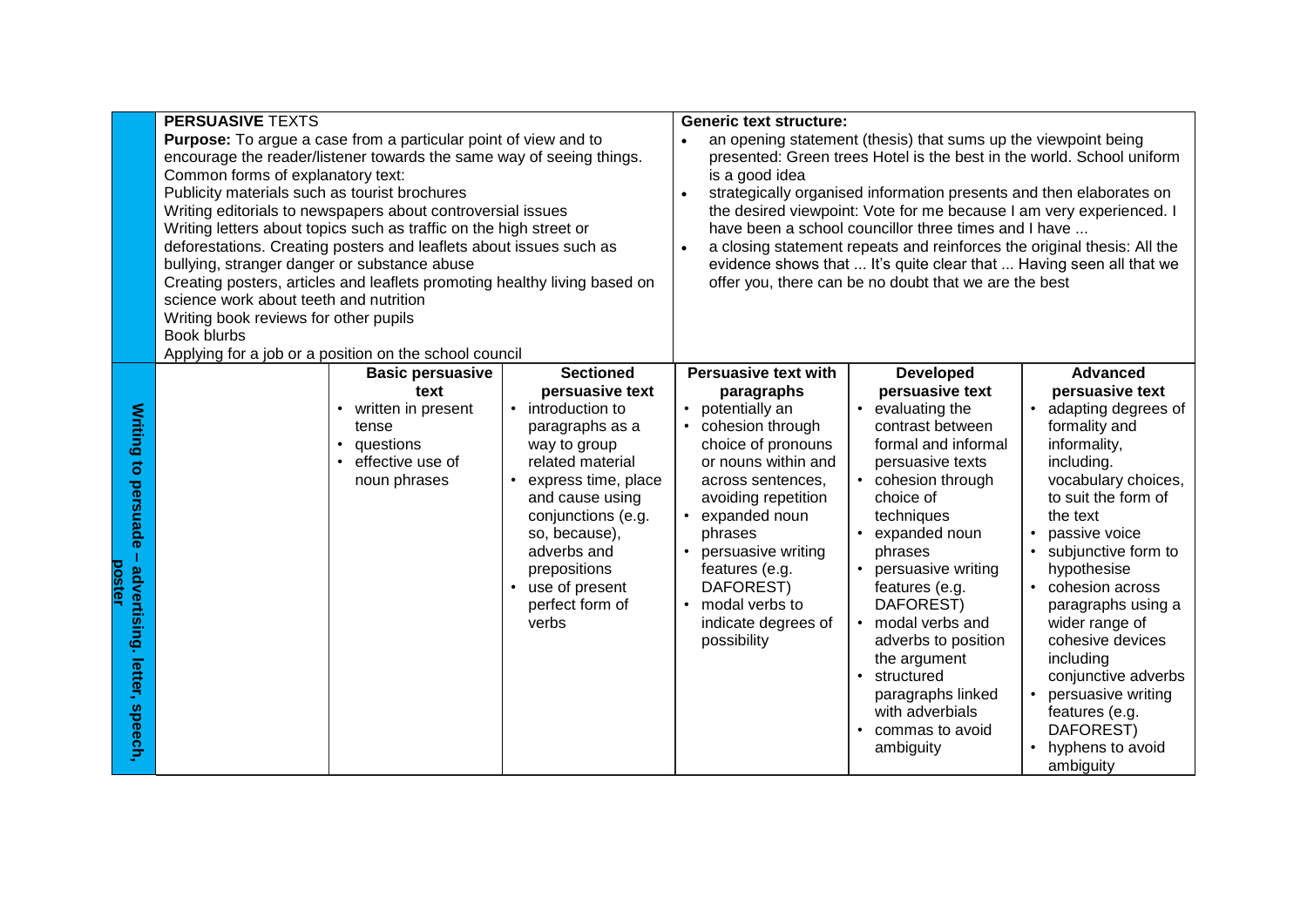|                   | <b>DISCUSSION TEXTS</b>                                                    |  | <b>General text structure:</b> The most common structure includes:  |                                                                    |                           |  |  |  |
|-------------------|----------------------------------------------------------------------------|--|---------------------------------------------------------------------|--------------------------------------------------------------------|---------------------------|--|--|--|
|                   | <b>Purpose:</b> To present a reasoned and balanced overview of an issue or |  | a statement of the issues involved and a preview of the main        |                                                                    |                           |  |  |  |
|                   | controversial topic. Usually aims to provide two or more different views   |  | arguments                                                           |                                                                    |                           |  |  |  |
|                   | on an issue, each with elaborations, evidence and/ or examples.            |  | arguments for, with supporting evidence/examples                    |                                                                    |                           |  |  |  |
|                   | Common forms of discussions texts:                                         |  |                                                                     | arguments against or alternative views, with supporting            |                           |  |  |  |
|                   | Non-fiction book on an 'issues'                                            |  | evidence/examples                                                   |                                                                    |                           |  |  |  |
|                   | Write-up a debate Leaflet or article giving balanced account of an issue   |  | Another common structure presents the arguments 'for' and 'against' |                                                                    |                           |  |  |  |
|                   | Writing letters about pollution, factory farming or smoking                |  | alternatively. Discussion texts usually end with a summary and a    |                                                                    |                           |  |  |  |
|                   | Writing essays giving opinions about literature, music or works of art     |  |                                                                     | statement of recommendation or conclusion. The summary may develop |                           |  |  |  |
|                   |                                                                            |  |                                                                     | one particular viewpoint using reasoned judgements based on the    |                           |  |  |  |
|                   |                                                                            |  | evidence provided.                                                  |                                                                    |                           |  |  |  |
|                   |                                                                            |  | <b>Basic discussion</b>                                             | <b>Advanced</b>                                                    | <b>Complex discussion</b> |  |  |  |
|                   |                                                                            |  | text                                                                | discussion text                                                    | text                      |  |  |  |
|                   |                                                                            |  | consistent use of                                                   | cohesion within<br>$\bullet$                                       | • cohesion through a      |  |  |  |
|                   |                                                                            |  | present tense -                                                     | paragraphs using                                                   | wider variety of          |  |  |  |
|                   |                                                                            |  | recap from Y2                                                       | adverbials                                                         | devices                   |  |  |  |
|                   |                                                                            |  | present perfect                                                     | layout devices to                                                  | • adverbials for          |  |  |  |
|                   |                                                                            |  | form of verbs -                                                     | provide additional                                                 | cohesion                  |  |  |  |
|                   |                                                                            |  | recap from Y3                                                       | information and                                                    | • modal verbs and         |  |  |  |
| <b>Writing to</b> |                                                                            |  | effective use of                                                    | guide the reader                                                   | adverbs to position       |  |  |  |
|                   |                                                                            |  | noun phrases                                                        | modal verbs to<br>$\bullet$<br>indicate degrees                    | the arguments             |  |  |  |
| discuss           |                                                                            |  | paragraphs to                                                       | • advanced language                                                |                           |  |  |  |
|                   |                                                                            |  | organise ideas                                                      | of possibility                                                     | chosen to represent       |  |  |  |
|                   |                                                                            |  | adverbials e.g.                                                     |                                                                    | both arguments            |  |  |  |
|                   |                                                                            |  | therefore,                                                          |                                                                    | • appropriate levels      |  |  |  |
|                   |                                                                            |  | however                                                             |                                                                    | of formality applied      |  |  |  |
|                   |                                                                            |  | heading and                                                         |                                                                    | • well-structured         |  |  |  |
| balanced          |                                                                            |  | subheadings used                                                    |                                                                    | arguments                 |  |  |  |
|                   |                                                                            |  | to aid presentation                                                 |                                                                    | • language involved       |  |  |  |
|                   |                                                                            |  | - recap from Y3                                                     |                                                                    | with evaluation and       |  |  |  |
|                   |                                                                            |  |                                                                     |                                                                    | viewpoints included       |  |  |  |
| arguments         |                                                                            |  |                                                                     |                                                                    | • use of semi-colons      |  |  |  |
|                   |                                                                            |  |                                                                     |                                                                    | and colons to             |  |  |  |
|                   |                                                                            |  |                                                                     |                                                                    | control sentence          |  |  |  |
|                   |                                                                            |  |                                                                     |                                                                    | structure                 |  |  |  |
|                   |                                                                            |  |                                                                     |                                                                    | passive voice             |  |  |  |
|                   |                                                                            |  |                                                                     |                                                                    | subjunctive form to       |  |  |  |
|                   |                                                                            |  |                                                                     |                                                                    | hypothesise               |  |  |  |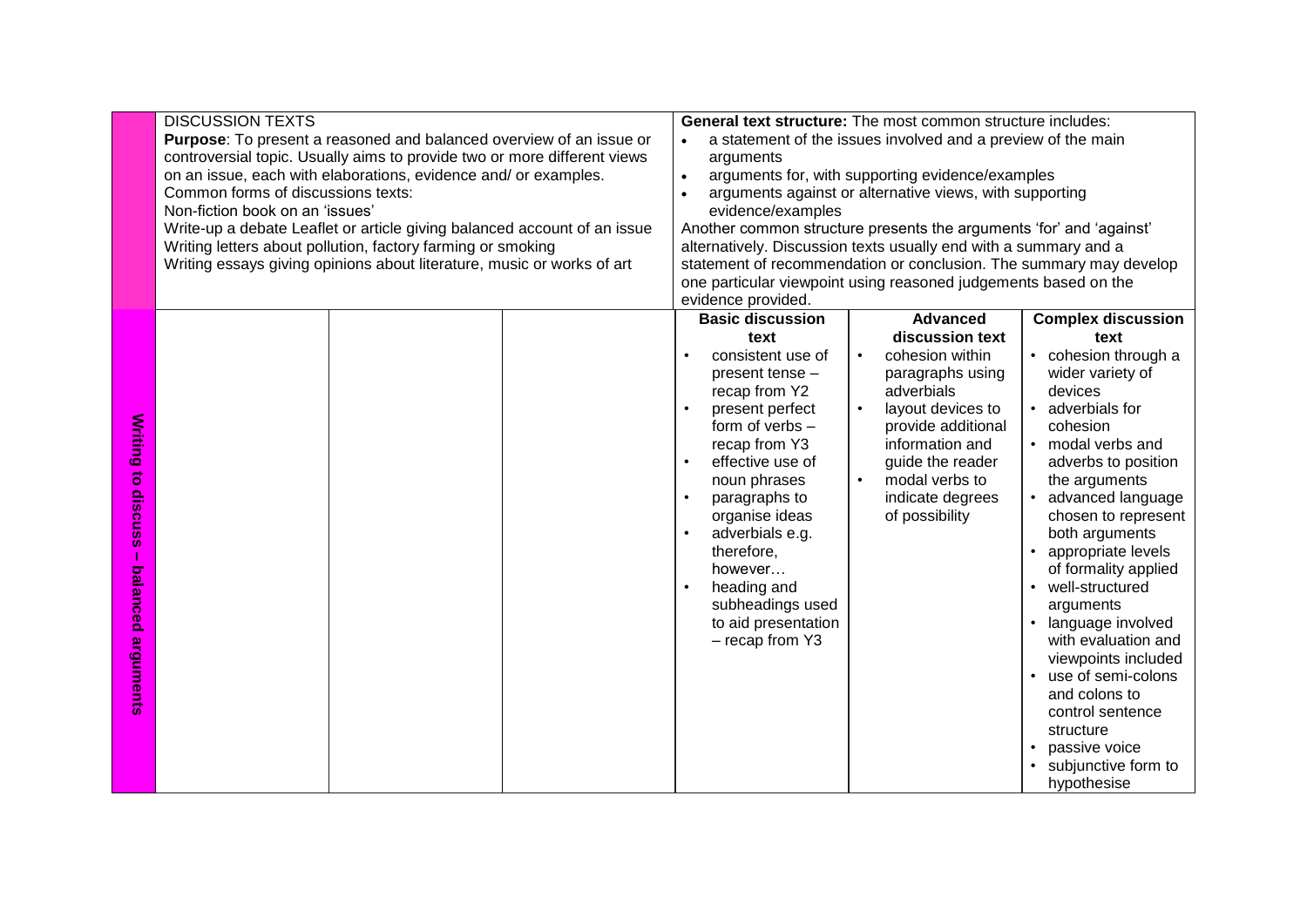|               |           | <b>Acrostics</b>    | <b>Riddles</b>                  | <b>Clerihews</b>                |           | <b>Limericks</b>          |           | <b>Kennings</b>        |           | <b>Ottava Rima</b>     |
|---------------|-----------|---------------------|---------------------------------|---------------------------------|-----------|---------------------------|-----------|------------------------|-----------|------------------------|
|               | $\bullet$ | The first of last   | The poem<br>$\bullet$           | A clerihew is four<br>$\bullet$ |           | The poem is five          | $\bullet$ | A kenning is a         | $\bullet$ | An Italian style of    |
|               |           | letter in each line | describes a noun,               | lines in length,                |           | lines in length and       |           | two-word phrase        |           | poetry                 |
|               |           | spell out a word.   | usually an object,              | and includes                    |           | follows the rhyme         |           | which describes        | $\bullet$ | It is eight lines in   |
|               |           | Most commonly, it   | but does not name               | rhyming couplets                |           | scheme AABBA              |           | an object              |           | length; each line      |
|               |           | is the first letter | it, e.g. it might               | (AABB)                          |           | The line structure        |           | Kenning poems          |           | consists of eleven     |
|               |           | that spells out the | describe a tiger as             | The subject of the              |           | is as follows:            |           | are type of riddle     |           | syllables              |
|               |           | word                | striped and furry               | poem is typically a             |           | Line 1: 7-10              | $\bullet$ | Each line consists     |           | The rhyme              |
|               | $\bullet$ | The acrostic links  | The last line<br>$\bullet$      | character who is                |           | syllables                 |           | of one kenning.        |           | scheme is              |
|               |           | to a given theme,   | usually directly                | named on one of                 |           | Line 2: 7-10              |           | There is no set        |           | ABABABC                |
|               |           | e.g. winter         | addresses the                   | the lines                       |           | syllables                 |           | number of lines in     | $\bullet$ | Each line opens        |
|               | $\bullet$ | Lines usually end   | reader and uses a               | The mood of this<br>$\bullet$   |           | Line 3: 5-7               |           | each verse,            |           | with a capital letter  |
|               |           | with commas         | question: What is               | type of poem is                 |           | syllables                 |           | although 8 lines       | $\bullet$ | It is optional         |
|               |           |                     | it? or Who am I?                | comic                           |           | Line 4: 5-7               |           | and 1 verse is         |           | whether lines end      |
|               |           | Shape poems /       | The mood of the poem            | Smith wears a<br>Mr             |           | syllables                 |           | expected for this      |           | with commas or         |
|               |           | calligrams          | is light hearted                | wig,                            |           | Line 5: 7-10              |           | age group              |           | not                    |
|               | $\bullet$ | The poem usually    |                                 | But for his head it's           |           | syllables                 |           | The kennings           | $\bullet$ | A poem may             |
|               |           | describes an        | <b>Diamantes</b>                | rather big,                     |           | The first line            |           | should be ordered      |           | consist of several     |
|               |           | object              | The poem is                     | In windy weather he             |           | usually begins            |           | within the poem        |           | verses following       |
|               | $\bullet$ | The poem is         | presented in the                | was careless,                   |           | with 'There was           |           | with consideration     |           | the structure          |
| <b>Poetry</b> |           | presented in the    | shape of a                      | <b>Now Mr Smith's</b>           |           | a' and ends with          |           | of the impact on       |           | above, although        |
|               |           | shape of the        | diamond                         | head is hairless.               |           | the name of a             |           | the reader             |           | one verse is           |
|               |           | object which it is  | The line structure<br>$\bullet$ |                                 |           | person or place           |           | <b>Ball catcher</b>    |           | sufficient for this    |
|               |           | describing          | is as follows:                  | <b>Blackout</b>                 | $\bullet$ | The last line             |           | <b>Muddy scrambler</b> |           | age group              |
|               | $\bullet$ | The layout may      | Line 1: Beginning               | Formed from the<br>$\bullet$    |           | should be rather          |           | <b>Fast diver</b>      | $\bullet$ | The last line of the   |
|               |           | either be with the  | subject                         | selection of words              |           | unusual or far-           |           | Long kicker            |           | poem may end           |
|               |           | words inside a      | Line 2: Two                     | which catch the                 |           | fetched                   |           | <b>Expert thrower</b>  |           | with a question        |
|               |           | shape or around     | adjectives about                | attention within                |           | Each line starts          |           | Ace defender           |           | mark or a full stop    |
|               |           | the outline of a    | line 1                          | another text. All               |           | with a capital            |           | Goal saver             |           | Quickly did the tiger  |
|               |           | shape               | Line 3: Three                   | other words Are                 |           | letter                    |           | <b>Game winner</b>     |           | begin his fast run,    |
|               |           |                     | verbs or words                  | then 'blacked' out.             |           | Lines often end           |           | <b>Senryus</b>         |           | Over hilly ground      |
|               |           |                     | ending '-ing' about             |                                 |           | with a comma              | $\bullet$ | The structure is       |           | you see him fly and    |
|               |           |                     | line 1                          | <b>Free verse</b>               |           | The mood of this          |           | identical to that of   |           | leap,                  |
|               |           |                     | Line 4: A short                 | Free verse does<br>$\bullet$    |           | type of poem is           |           | a haiku (see Y2)       |           | The passive prey       |
|               |           |                     | phrase about line               | not follow a set                |           | comic, and it can         | $\bullet$ | Each line starts       |           | laying grazing in the  |
|               |           |                     | 1, a short phrase               | syllable pattern or             |           | even be nonsense          |           | with a capital letter  |           | sun,                   |
|               |           |                     | about line 7                    | rhyme scheme                    |           | An ambitious young        | $\bullet$ | Each line ends         |           | Suddenly its life that |
|               |           |                     | Line 5: Three                   |                                 |           | fellow named Matt,        |           | with appropriate       |           | it wanted to keep,     |
|               |           |                     | verbs or words                  |                                 |           | <b>Tried to parachute</b> |           | punctuation            |           |                        |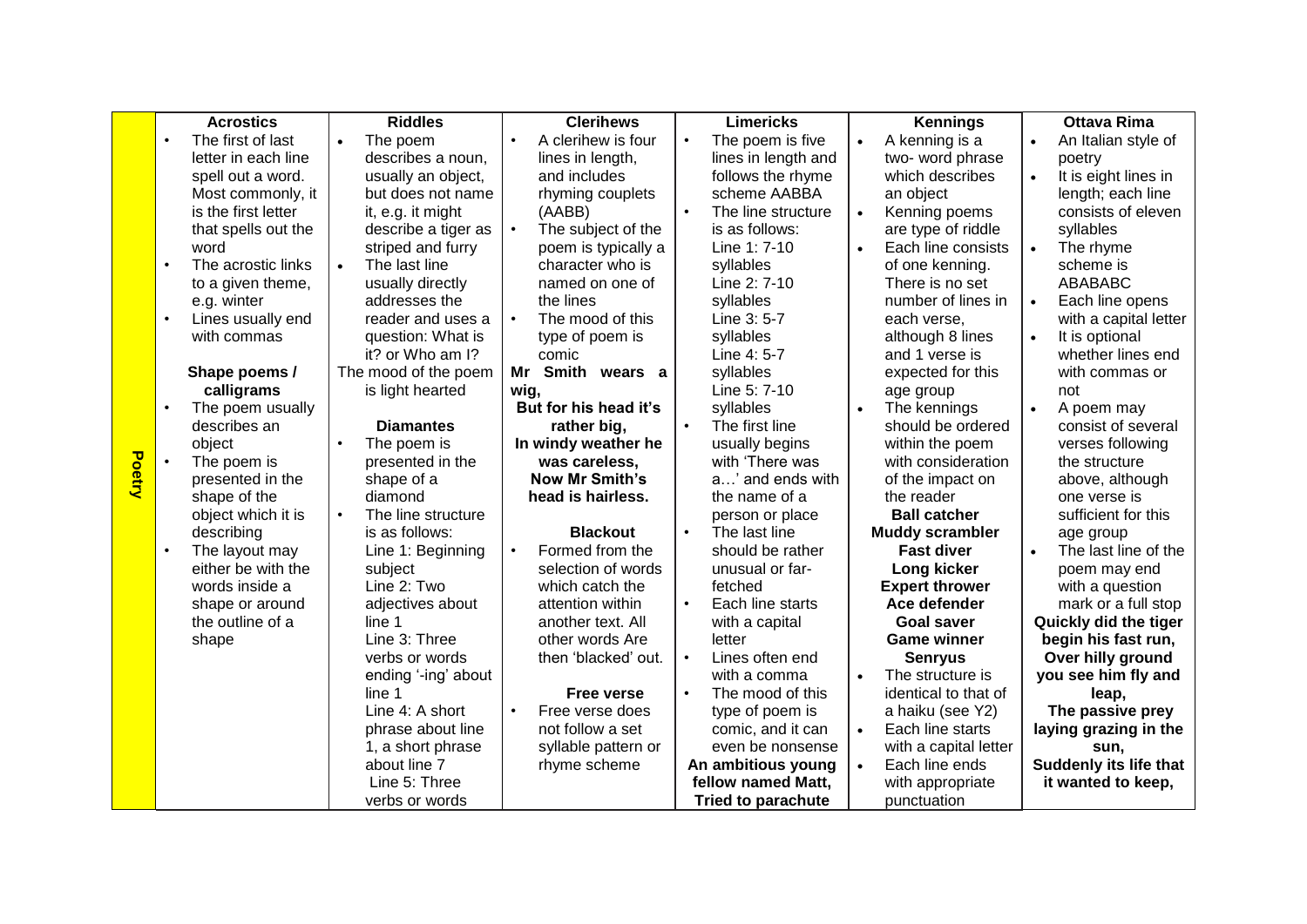|  | ending '-ing' about                           | $\bullet$ | It may be written       | using his hat,                  |           | Where senryus<br>differ from haikus | Tiger pounces,           |
|--|-----------------------------------------------|-----------|-------------------------|---------------------------------|-----------|-------------------------------------|--------------------------|
|  | line 7<br>Line 6: Two                         |           | on a range of<br>themes | <b>Folks below looked</b>       |           |                                     | quickly getting the      |
|  |                                               |           | Refer to the KS2        | so small,                       |           | is their subject:                   | job done,                |
|  | adjectives about                              |           |                         | As he started to fall,          |           | senryus are about                   | The prey collapsing      |
|  | line 7                                        |           | key objectives and      | Then got bigger and             |           | human nature or                     | in a really big heap,    |
|  | Line 7: End                                   |           | writing curriculum      | bigger and SPLAT!               |           | emotions                            | Tiger sleeps as night    |
|  | subject                                       |           | content for Year 3      |                                 |           | They can be                         | takes over from the      |
|  | Precise verbs and                             |           |                         |                                 |           | serious or cynical                  | day,                     |
|  | adjectives are                                |           |                         | <b>Tetractys</b>                |           | First day, new                      | Will we ever see the     |
|  | used in the                                   |           |                         | The poem is five                |           | school year,                        | hunter become            |
|  | relevant lines                                |           |                         | lines in length                 |           | <b>Backpack harbours</b>            | prey?                    |
|  | indicated above                               |           |                         | The line structure<br>$\bullet$ |           | a fossil:                           |                          |
|  | Each line starts<br>$\bullet$                 |           |                         | is as follows:                  |           | Last June's cheese                  | <b>lambic Pentameter</b> |
|  | with a capital                                |           |                         | Line 1: 1 syllable              |           | sandwich.                           | Unlike other             |
|  | letter; commas                                |           |                         | Line 2: 2 syllables             |           |                                     | taught styles,           |
|  | are used between                              |           |                         | Line 3: 3 syllables             |           | The death of a friend               | lambic pentameter        |
|  | verbs and                                     |           |                         | Line 4: 4 syllables             |           | Can leave one                       | refers to the way        |
|  | adjectives; no                                |           |                         | Line 5: 10                      |           | devastated.                         | in which individual      |
|  | punctuation at the                            |           |                         | syllables                       |           | Fate is often cruel.                | lines are                |
|  | end of lines                                  |           |                         | There is no set<br>$\bullet$    |           |                                     | constructed              |
|  |                                               |           |                         | rhyme scheme                    |           |                                     | There are no             |
|  |                                               |           |                         | Each line starts                |           | <b>Haikus</b>                       | particular rules         |
|  | <b>Bike</b>                                   |           |                         | with a capital letter           |           | The mood of a                       | about verse length       |
|  | Shiny, quiet,<br>Pedalling, spinning, weaving |           |                         | and only the last               |           | haiku is generally                  | It is a sequence of      |
|  | Whizzing round corners, zooming               |           |                         | line ends with a                |           | serious and is                      | ten alternately          |
|  | along roads                                   |           |                         | full stop                       |           | usually about                       | unstressed and           |
|  | Racing, roaring, speeding<br>Fast, loud,      |           |                         |                                 |           | nature                              | stressed syllables       |
|  | Car                                           |           |                         | Am four                         | $\bullet$ | There is no                         | Children should          |
|  |                                               |           |                         | And I go                        |           | rhyming structure                   | be encouraged to         |
|  | <b>Free verse</b>                             |           |                         | To big school                   |           | The line structure                  | hear the effect of       |
|  | Free verse does                               |           |                         | where                           |           | is as follows:                      | lines being              |
|  | not follow a set                              |           |                         | I learn to read and             |           | Line 1: 5 syllables                 | constructed in this      |
|  | syllable pattern or                           |           |                         | write and spell my              |           | Line 2: 7 syllables                 | style                    |
|  | rhyme scheme                                  |           |                         | name.                           |           | Line 3: 5 syllables                 | Two households,          |
|  | It may be written                             |           |                         |                                 | $\bullet$ | Each line starts                    | both alike in dignity,   |
|  | on a range of                                 |           |                         | <b>Free verse</b>               |           | with a capital                      | In fair Verona, where    |
|  | themes                                        |           |                         | Free verse does                 |           | letter                              | we lay our scene,        |
|  | Refer to the KS1                              |           |                         | not follow a set                |           |                                     | From ancient grudge      |
|  | key objectives and                            |           |                         | syllable pattern or             |           |                                     | break to new mutiny,     |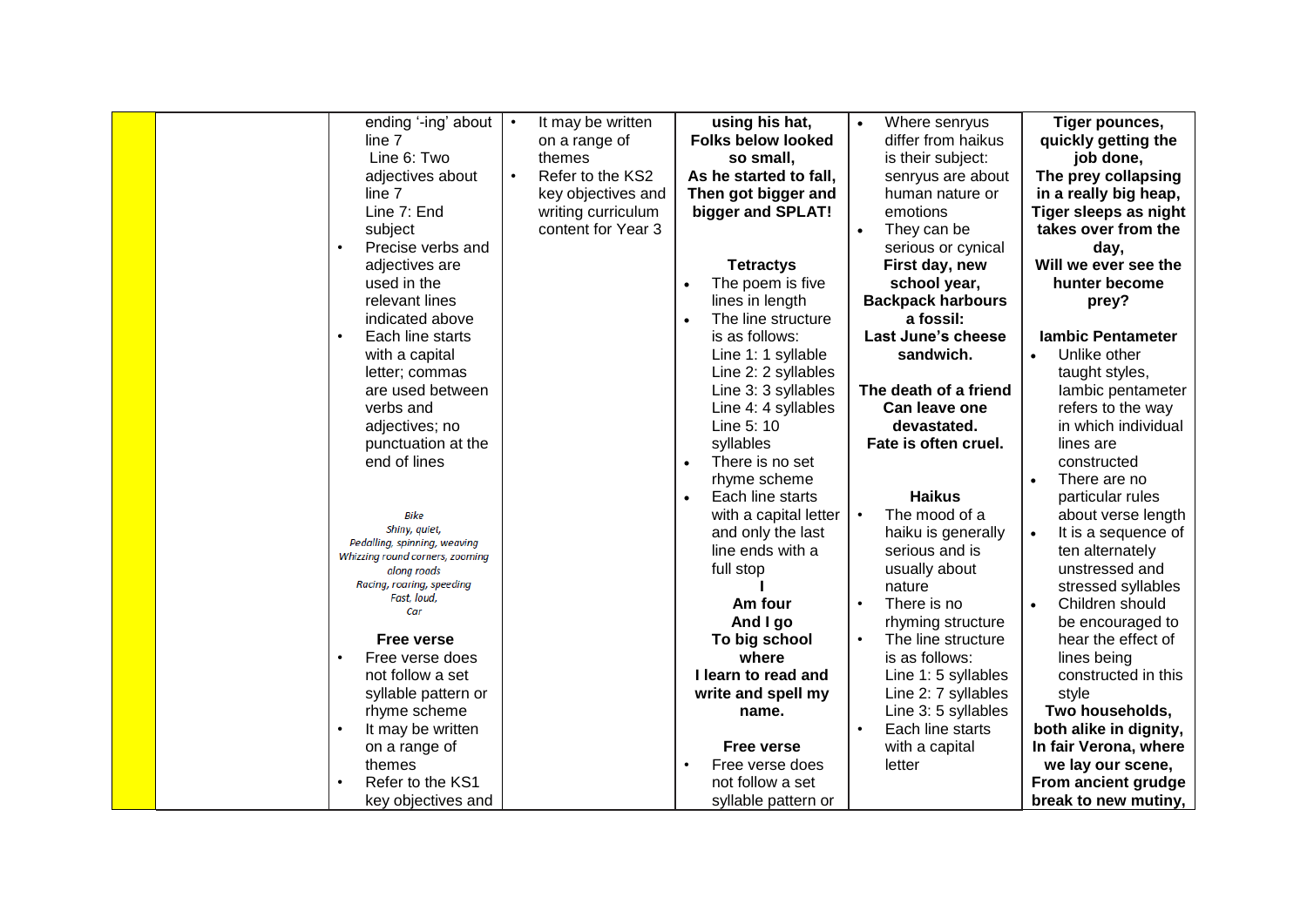| writing curriculum |  | rhyme scheme       |           | Renga                 | <b>Where civil blood</b>      |
|--------------------|--|--------------------|-----------|-----------------------|-------------------------------|
| content for Year 2 |  | It may be written  | $\bullet$ | Renga poems are       | makes civil hands             |
|                    |  | on a range of      |           | written by more       | unclean.                      |
|                    |  | themes             |           | than one poet         | From forth the fatal          |
|                    |  | Refer to the KS2   |           | Poet A would write    | loins of these two            |
|                    |  | key objectives and |           | three lines           | foes                          |
|                    |  | writing curriculum |           | following the         | A pair of star-cross'd        |
|                    |  | content for Year 4 |           | structure below.      | lovers take their life.       |
|                    |  |                    |           | Poet B would then     |                               |
|                    |  |                    |           | write the last two    | <b>Free verse</b>             |
|                    |  |                    |           | lines of the verse    | Free verse does               |
|                    |  |                    |           | following the given   | not follow a set              |
|                    |  |                    |           | structure. This is    | syllable pattern or           |
|                    |  |                    |           | repeated within a     | rhyme scheme                  |
|                    |  |                    |           | pair or small group   | It may be written             |
|                    |  |                    |           | until the poem is     | on a range of                 |
|                    |  |                    |           | complete              | themes                        |
|                    |  |                    | $\bullet$ | The line structure    | Refer to the KS2<br>$\bullet$ |
|                    |  |                    |           | is as follows:        | key objectives and            |
|                    |  |                    |           | Line 1: 5 syllables   | writing curriculum            |
|                    |  |                    |           | Line 2: 7 syllables   | content for Year 6            |
|                    |  |                    |           | Line 3: 5 syllables   |                               |
|                    |  |                    |           | Line 4: 7 syllables   |                               |
|                    |  |                    |           | Line 5: 7 syllables   |                               |
|                    |  |                    | $\bullet$ | There is no set       |                               |
|                    |  |                    |           | rhyme scheme          |                               |
|                    |  |                    | $\bullet$ | The themes within     |                               |
|                    |  |                    |           | a verse need to be    |                               |
|                    |  |                    |           | consistent            |                               |
|                    |  |                    | $\bullet$ | Each line starts      |                               |
|                    |  |                    |           | with a capital letter |                               |
|                    |  |                    |           | and the last line of  |                               |
|                    |  |                    |           | each verse ends       |                               |
|                    |  |                    |           | with a full stop      |                               |
|                    |  |                    |           | The final leaf falls  |                               |
|                    |  |                    |           | The tree branches     |                               |
|                    |  |                    |           | are so bare           |                               |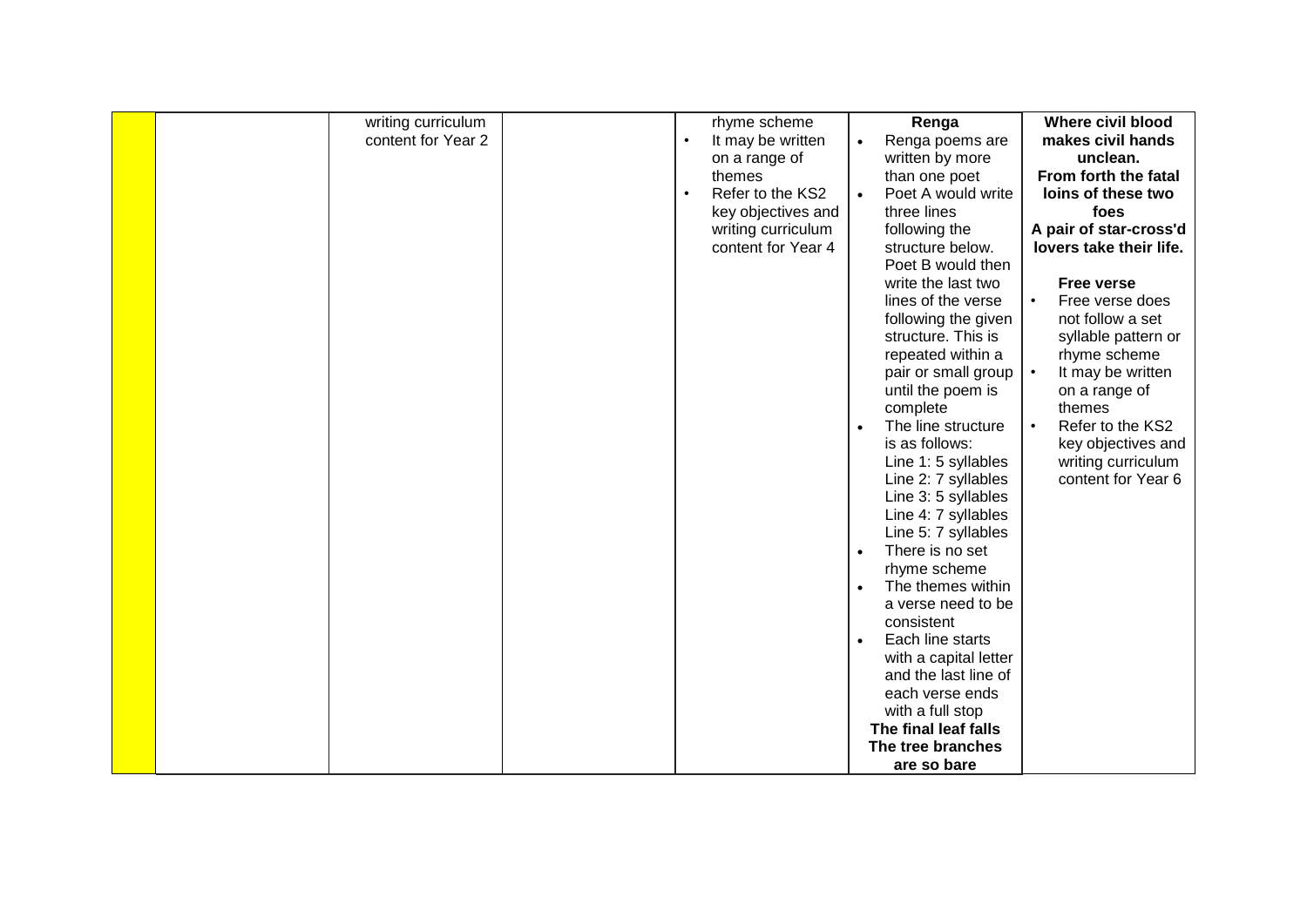|             |                                                                                                                                                                                                                          |                                                                                                                                                                                                                                                                             |                                                                                  |                                                                                                                                                                                                                                                                                                                         | <b>Autumn has arrived</b><br>Remember<br>summer's warm kiss<br>So gentle, it will be<br>missed.<br><b>Free verse</b><br>Free verse does<br>not follow a set<br>syllable pattern or<br>rhyme scheme<br>It may be written<br>on a range of<br>themes<br>Refer to the KS2<br>key objectives and<br>writing curriculum<br>content for Year 5 |                                                                                                                                                                                                                                                                                                                                     |
|-------------|--------------------------------------------------------------------------------------------------------------------------------------------------------------------------------------------------------------------------|-----------------------------------------------------------------------------------------------------------------------------------------------------------------------------------------------------------------------------------------------------------------------------|----------------------------------------------------------------------------------|-------------------------------------------------------------------------------------------------------------------------------------------------------------------------------------------------------------------------------------------------------------------------------------------------------------------------|------------------------------------------------------------------------------------------------------------------------------------------------------------------------------------------------------------------------------------------------------------------------------------------------------------------------------------------|-------------------------------------------------------------------------------------------------------------------------------------------------------------------------------------------------------------------------------------------------------------------------------------------------------------------------------------|
| Punctuation | Introduction to<br>$\bullet$<br>capital letters, full<br>stops, question<br>marks and<br>exclamation<br>marks to<br>demarcate<br>sentences.<br>Capital letters for<br>$\bullet$<br>names and for the<br>personal pronoun | Use of capital<br>$\bullet$<br>letters, full stops,<br>question marks<br>and exclamation<br>marks to<br>demarcate<br>sentences<br>Commas to<br>$\bullet$<br>separate items in<br>a list<br>Apostrophes for<br>contraction and to<br>mark singular<br>possession in<br>nouns | Introduction to<br>$\bullet$<br>inverted commas<br>to punctuate direct<br>speech | Use of inverted<br>$\bullet$<br>commas and<br>other punctuation<br>to indicate direct<br>speech e.g. a<br>comma after the<br>reporting clause;<br>end punctuation<br>within inverted<br>commas: The<br>conductor<br>shouted, "Sit<br>down!"]<br>Apostrophes to<br>mark plural<br>possession [for<br>example, the girl's | Inverted commas<br>$\bullet$<br>and other<br>punctuation to<br>indicate direct<br>speech<br>Apostrophes to<br>$\bullet$<br>mark plural<br>possession<br>Use of commas<br>$\bullet$<br>after fronted<br>adverbials<br>Brackets, dashes<br>or commas to<br>indicate<br>parenthesis                                                         | Semi-colon, colon<br>$\bullet$<br>and dash to mark<br>the boundary<br>between<br>independent<br>clauses.<br>Colon to introduce<br>$\bullet$<br>a list and use of<br>semi-colons within<br>lists<br>Punctuation of<br>$\bullet$<br>bullet points to list<br>information<br>Hyphens can be<br>$\bullet$<br>used to avoid<br>ambiguity |